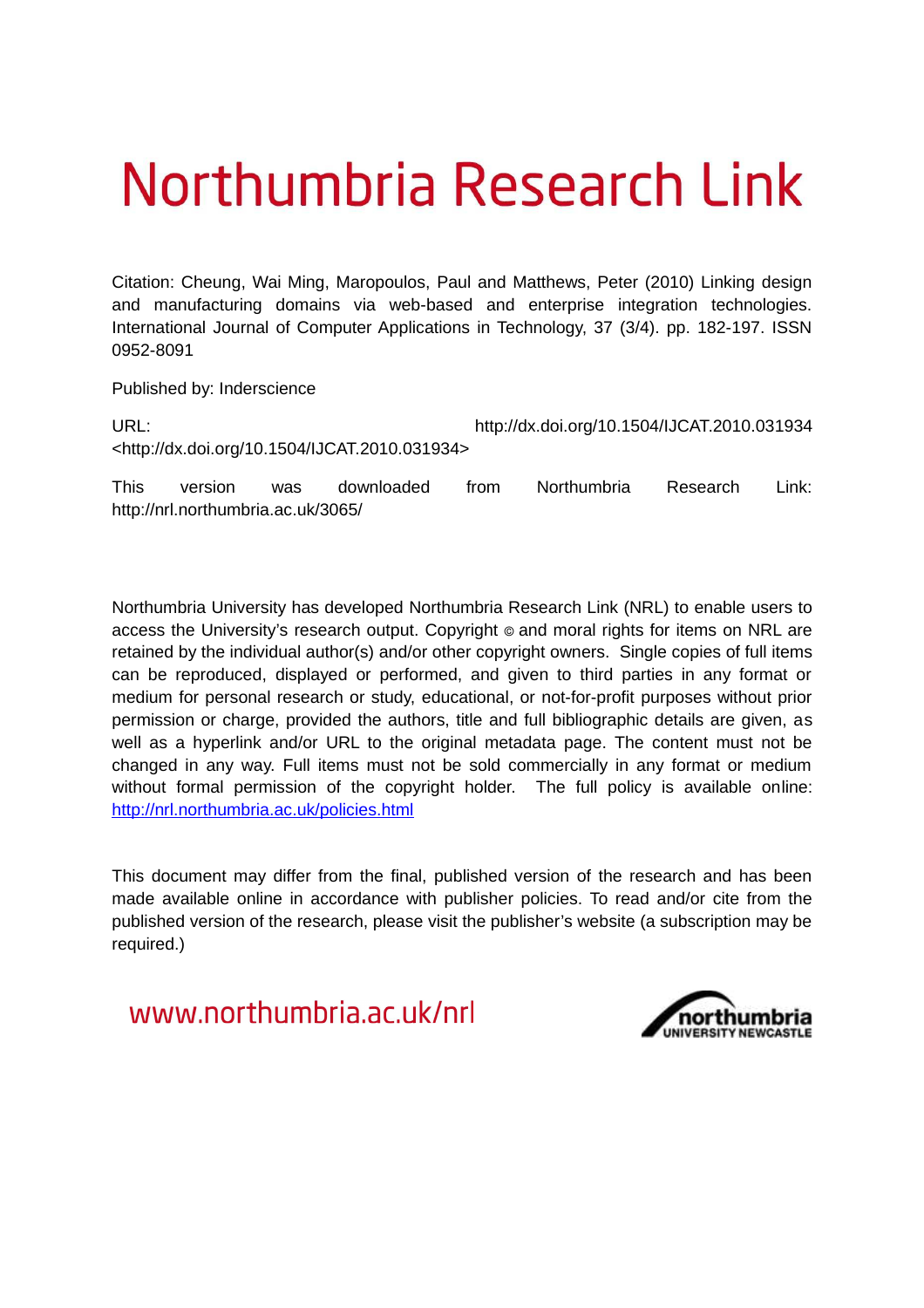## **Linking Design and Manufacturing Domains via Web-based and Enterprise Integration Technologies**

Wai M Cheung T\* Department of Mechanical Engineering Innovative *design* and Manufacturing Research Centre University of Bath Bath BA2 7AY UK Phone: +44 (0)1225 386131 Fax: +44 (0)1225 386928 e-mail: {w.m.cheung@bath.ac.uk}

> Paul G Maropoulos Innovative Manufacturing Research Centre Department of Mechanical Engineering University of Bath Bath BA2 7AY. UK Phone: +44 (0)1225 385376 Fax: +44 (0)1225 386928 e-mail: {p.g.maropoulos@bath.ac.uk}

> Peter C Matthews Design and Manufacturing Research Group School of Engineering University of Durham South Road, Durham DH1 3LE **IIK** Telephone: +44 (0) 191 3342538 Fax: +44 (0) 191 3342396 e-mail: p.c.matthews@durham.ac.uk

> > \* Corresponding author

Reference to this paper should be made as follows: Wai M Cheung, Paul G Maropoulos and Peter C Matthews (200X), "Linking Design and Manufacturing Domains via Webbased and Enterprise Integration Technologies", Special Issue on: "Knowledge-Driven Product Innovation and Enterprise Management" Int. J. of Computer Applications in Technology, Vol. XX, No. XX, pp.XX–XX.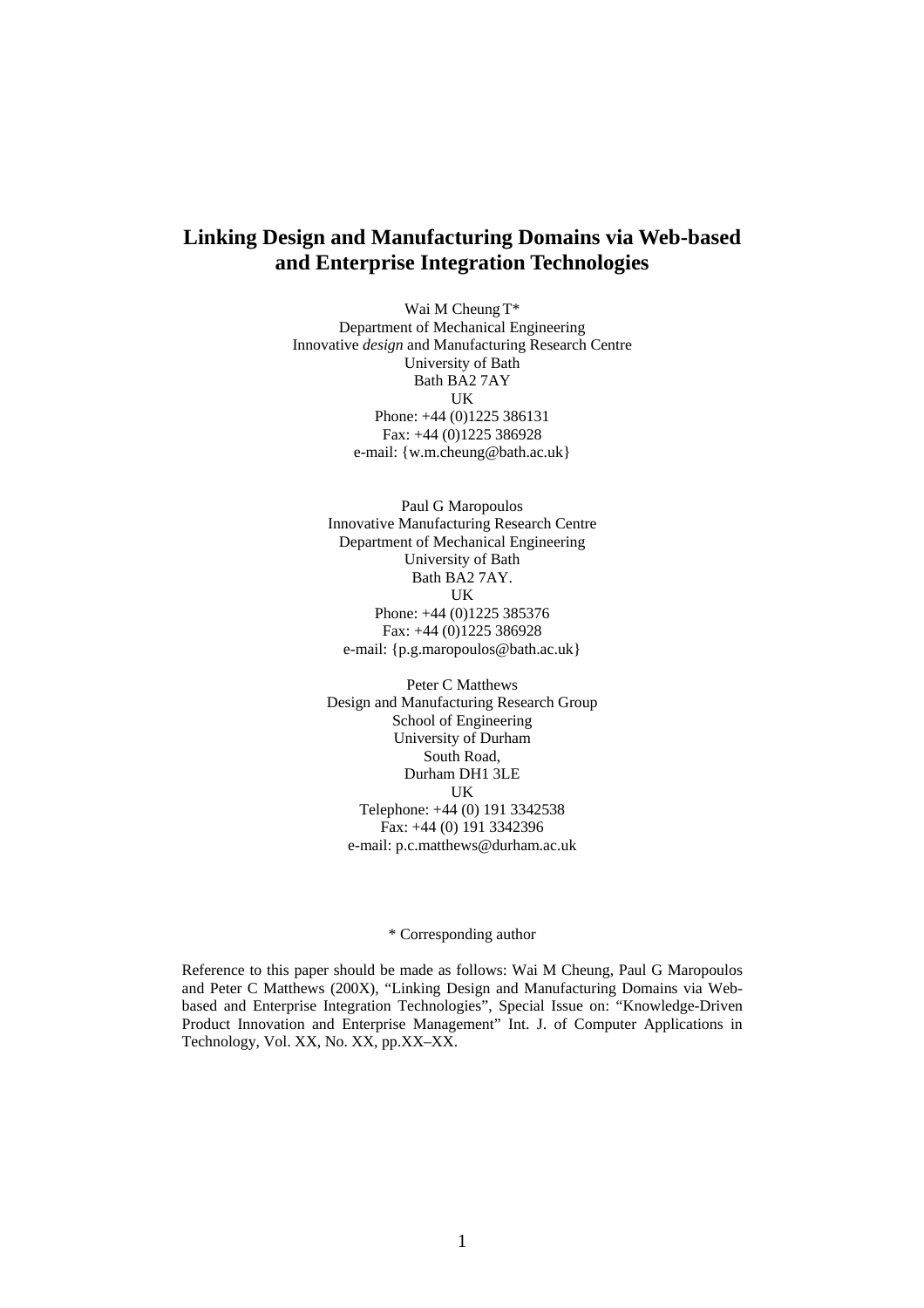#### **Biographical notes:**

Wai Ming Cheung is a Post Doctoral Research Officer at the University of Bath, UK. He obtained his PhD in Engineering from the University of Durham (2007). He has authored and co-authored of more than 40 publications at national and international levels. His current research interests including Knowledge Management in Design and Manufacturing, Through Life Costing from design to disposal, Digital Enterprise Technology (DET), enterprise systems integration and open source solutions in product development.

Paul Maropoulos holds the "Chair of Innovative Manufacturing" at the Department of Mechanical Engineering of the University of Bath. Paul Maropoulos is a Fellow of the International Academy for Production Engineering, a Eur Ing and a Member of the UK's EPSRC College. He is a Member of the Editorial Board of the "International Journal of Industrial and Systems Engineering", the "Chinese Journal of Mechanical Engineering" and the "Proceedings of the IMechE, Part B: Journal of Engineering Manufacture". He is the Founder and Chair of the International Series of Conferences in "Digital Enterprise Technology" and a member of the Scientific Committees of numerous refereed conferences. Paul Maropoulos has published 3 edited books and more than 170 refereed papers, 50 of which in learned journals.

Peter Matthews is a Lecturer in Design Informatics at the School of Engineering at the University of Durham. He obtained a BA in Mathematics (1994), a Diploma in Computer Science (1995), and a PhD in Engineering Design (2002) from Cambridge University. He then remained at Cambridge for a further year as a research associate. His core research interests are in applying Machine Learning techniques to design problems.

#### **Abstract**

The manufacturing industry faces many challenges such as reducing time-to-market and cutting costs. In order to meet these increasing demands, effective methods are need to support the early product development stages by bridging the gap of communicating early design ideas and the evaluation of manufacturing performance. This paper introduces methods of linking design and manufacturing domains using disparate technologies. The combined technologies include knowledge management supporting for product lifecycle management (PLM) systems, enterprise resource planning (ERP) systems, aggregate process planning systems, workflow management and data exchange formats. A case study has been used to demonstrate the use of these technologies, illustrated by adding manufacturing knowledge to generate alternative early process plan which are in turn used by an ERP system to obtain and optimise a rough-cut capacity plan.

**Keywords:** Product Lifecycle Management, Enterprise Resource Planning, Product Development, Conceptual Design, Knowledge Management, Enterprise Integration

#### **1. INTRODUCTION**

One of the key industrial problems for modern manufacturers is the lack of collaboration during the early stages of product development. This problem is usually due to the following: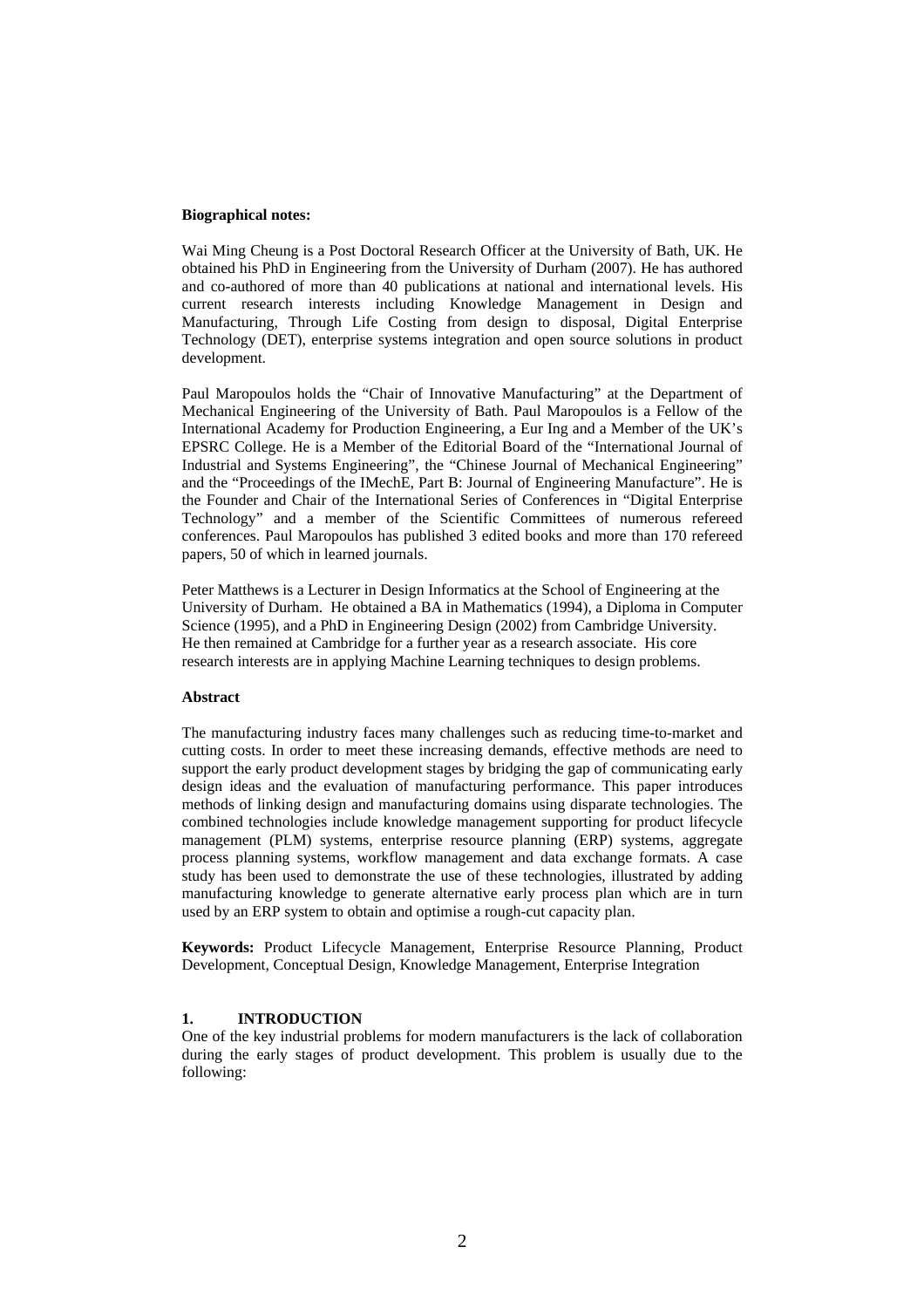- (1) A techniques for the rapid translation of early design ideas into an analysable form, and
- (2) A meaningful manufacturing knowledge in the feedback evaluation process

The industrial impact of the above problem is felt in many areas, such as vital decisionmaking especially in the areas of product configuration and the responsiveness to changing markets and meeting customer requirements such as *engineered-to-order*. Therefore, it is important to interact with the customer to meet product definition during the earliest concept stage of product development. Hence, it is imperative that the Original Equipment Manufacturers (OEM), suppliers, vendors and customers can interact effectively and generate a conceptual design that is manufacturable and cost effective. The way to achieve this is by effective communication within the enterprise from the product design team and manufacturing operation.

 With the advances in information and web-based technologies over the last decade, there is a shift of research towards focus on product development. Recently, a number of research projects have been undertaken to support collaborative and distributed solutions from the perspective of computer-aided design (CAD), PLM, workflow management, knowledge management and Web-based technologies. The key results of these are summarised as follows.

Xiao *et al*. (2001) developed a Web-based Distributed Production Realization (Web-DPR) system as an infrastructure to support collaborative design and manufacturing. Based on the Java remote method invocation (RMI) mechanism, agents and an eventbased mechanism, the functional modules of the systems can be linked and co-ordinated effectively. However, the application is not specifically designed for conceptual design or for passing data on to process planning applications. Similarly, Qiang *et al*. (2001), developed a collaborative product design support environment based on the Internet. The key aspect of that research is allow product designers to exchange and share product data and communicate with team members to modify geometry data on particular aspects of the design, and maintain operations consistency in all the distributed cooperative sites on a wide variety of platforms. A limitation of this approach is that the macro operations can only be replayed on workstations using the same CAD software. Similarly, Xie and Salvendy (2003) developed a mechanism to co-ordinate remote members in the process of a collaborative project. Workers are able to actively obtain the constant feedback of the status and activities of members contributing to the whole set of collaborative tasks. For example, information about who the collaborators are, where they are now, and what they are doing. The authors have noted the shortcomings of this prototype system being no version control or other security features. There are some further other disadvantages relevant to real-world application such as the inability to share data with other CAD users.

To address the above limitations, Xu and Liu (2003) developed an architecture utilizing a Web-enabled Product Data Management (PDM) system in a collaborative design environment. The system was implemented using Microsoft Visual Basic and runs in the Microsoft Windows environment and the internet to allow users on a wide variety of platforms to access the product data. The research however was focused on the detail stage of the design. The authors have noted that the implementation of the system is partial and further research is needed for transforming geometry schema into the objectoriented schema. Visual Basic executables rely upon run time libraries which need to be stored on the client machine which makes it inflexible.

Li *et al*. 2004 (a) developed a client/server framework to enable a dispersed team to accomplish a feature-based design task collaboratively. In this research, the establishment of the distributed design environment is based on RMI. The process of designing a part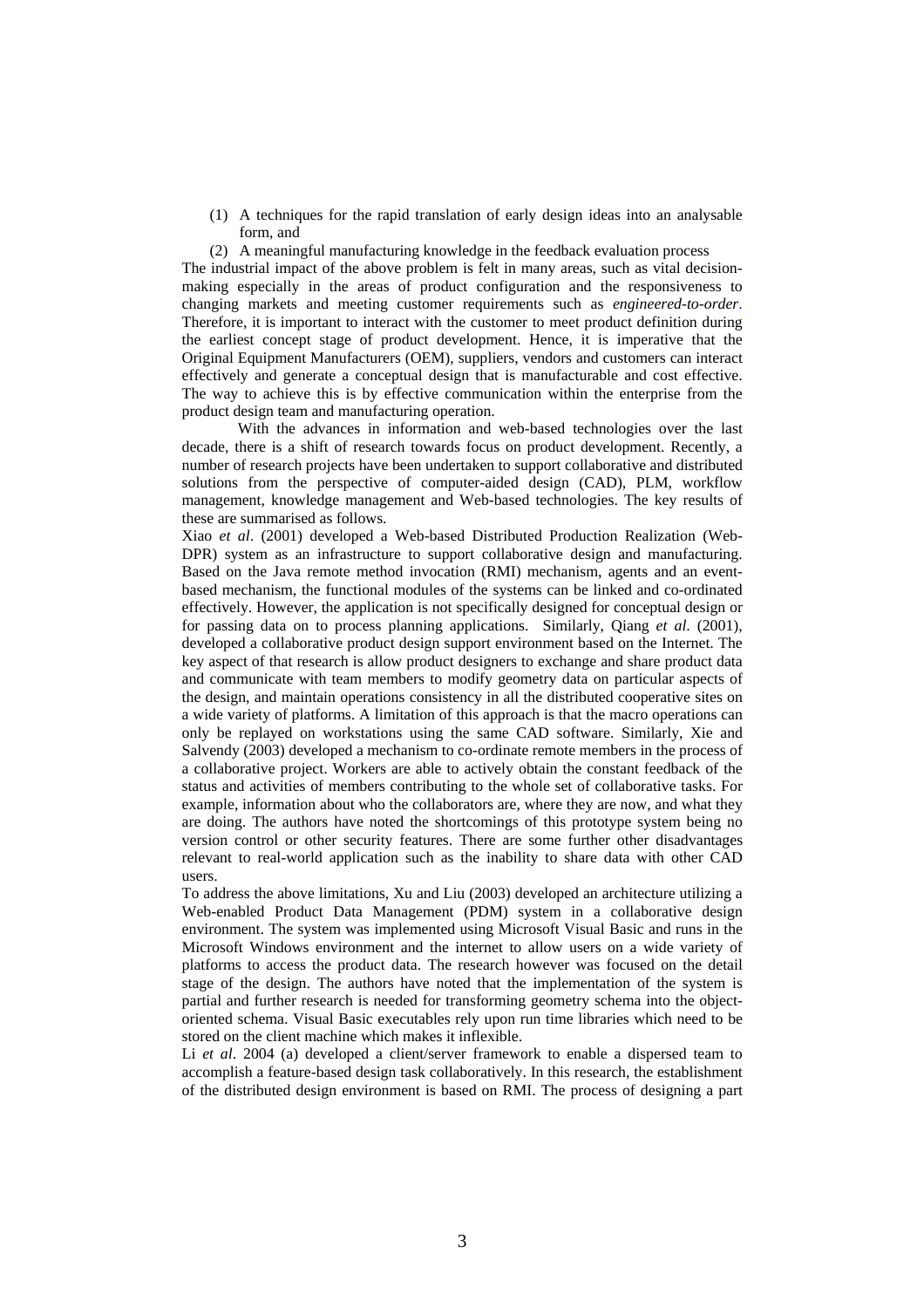collaboratively in the environment is centrally server based. The collaborative server can create and manage dynamic sessions which can be accessed by clients to provide a workspace to carry out collaborative design activities. Designers participating in the same session can share the same design model. The authors have noted that there are still some technical problems to be addressed. Firstly, the current information management on the server is a file system-based which can be replaced by a database system. Another issue is that the system lacked detailed visualisation information of mechanical parts in order to support web-based collaboration. However, Li *et al.* (2004 (b)) have also developed an Internet-enabled system based on Java, RMI and Web technologies to support collaborative and concurrent engineering design by integrating three functional modules, namely co-design, for Web-based visualisation and manufacturing analysis. In the codesign module, designers are equipped with co-modelling and co-modification facilities to carry out a design task collaboratively. The Web-based visualisation module provides a portal for users to view and analyse a design part conveniently. Manufacturing analysis module can be invoked by users to evaluate and optimise the manufacturing costs and the manufacturability of a design part. This system can be used for a geographically distributed design team to organise a 3D collaborative and concurrent engineering design.

 The applications of workflow and knowledge management have been used to support a collaborative product development, for example, the most recent research are Madhusudan (2005) and Rodriguez and Al-Ashaab (2005). Madhusudan (2005) developed an Agent-based Process Coordination (APC) framework for distributed design process management. The approach is to embed autonomous agents in a workflow-based distributed systems infrastructure. The framework utilizes a centralized decision-making and task sharing approach to support design activities. A design process plan is executed by a centralized coordination agent with the help of service agents. However, the research does not state how the data is to be shared across different applications in the downstream processes and whether the software tool works in a real-time collaborative environment. Rodriguez and Al-Ashaab (2005) proposed a knowledge driven collaborative product development (CPD) system architecture. The research is focused on the provision of realtime manufacturing knowledge to support geographically distributed companies in making engineering decisions. The sources of manufacturing knowledge are the manufacturing process, resource capabilities, company experience, technical documents and industrial heuristic knowledge. The architecture developed as modular-based and the manufacturing knowledge model and the product model are implemented as objectoriented databases. The information is accessed using a back-end connectivity CORBA (OMG 2007). However, the authors have stated that there is no real time visualization of the geometry and therefore the design cannot be modified over the internet. Another shortcoming is that the research did not address the problem of how manufacturing knowledge can be represented in a common format to enable sharing in geographically distributed companies using different software packages.

Among the above authors, Huang *et al.* are particularly focused in collaborative product development. Huang *et al*. (2001) developed a Web-based system to manage engineering changes (ECs) in a collaborative product development activity. ECs frequently happen during a design process, and managing the ECs in a Web-based system can facilitate better information sharing, simultaneous data access and more prompt communications among team members. The system can play as a complementary tool to a PDM system to enhance its capability in the management of ECs. Meanwhile, Huang extended the Webbased system to support product design review to support a design chain (Huang and Mak, 2000; Huang 2002). The design review system functions as follows: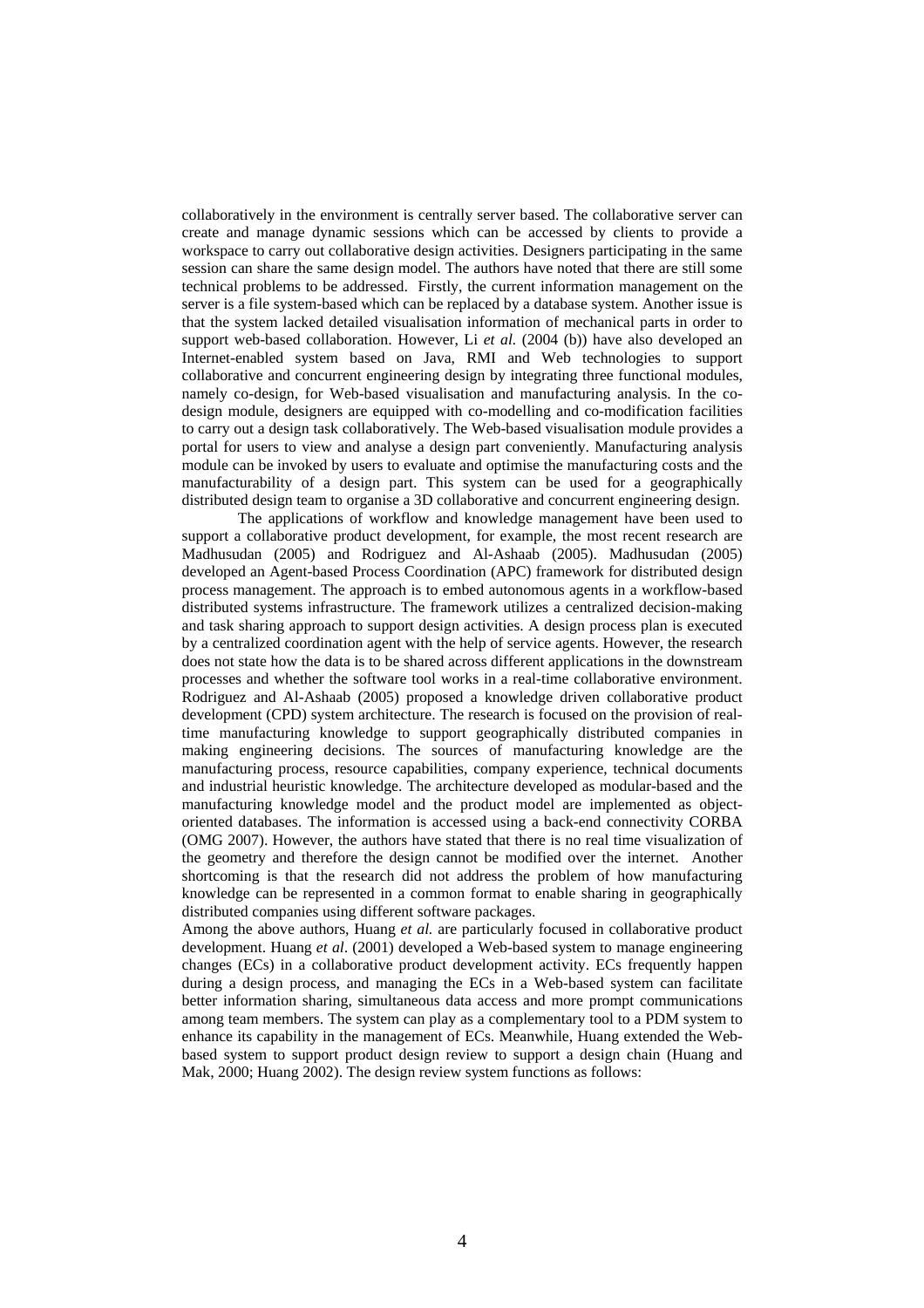- Simulate an on-line central review meeting room equipped with a Virtual Reality Modelling Language (VRML) whiteboard for visualising an on-line design model.
- A review co-ordinator to provide a set of facilities for a project manager to plan the activities and resources involved in the review process.
- A Bill-of-Materials (BoM) explorer to store and share review comments and some relevant documents.

However, the above paradigm requires a series of repeatable request-download processes of static HyperText Mark-up Language (HTML) pages that are executed locally. Under this paradigm, once the download process finished, the server loses control of the relevant HTML pages. Hence, this will cause undesirable results such as the up-to-date information for design changes may not be available to other clients in the collaborative product development activities.

Among all the research discussed however, none of them particularly addressed collaborative product development and information distribution to support the early design stages with disparate technologies and software tools, which will increase the potential industrial benefits of front-end responsiveness, quality of design and production decisions. The combined disparate technologies include knowledge management using ontological technique supporting by PLM, ERP, aggregate manufacturing modelling, workflows management and eXtensible Markup Language (XML) data exchange format.

#### **2. THE PROPOSED SOLUTIONS**

The aim of this paper is to present methods for the effective management of the internetbased process of communicating new product requirements and manufacturing performance evaluations. The demonstration of the case study will focus on the critical early stages of product development throughout the product life cycle using PLM, ERP and related Web-based technologies. An integration architecture for product development has been developed to facilitate bridging the gap between the application of PLM, Enterprise Resource Planning (ERP), Web-based technologies and manufacturing and design domains.

Solutions to these problems are proposed and described below. In order to meet the development in linking design and manufacturing domains, the novel aspects of the research work are:

- The ability to easily create, modify and utilise design and manufacturing knowledge during the early design phase.
- To create assembly plans for the components and evaluate the potential viability using assembly planning tool and interface with ERP tool.
- PLM which holds all design data and meta-data as well as enabling version control of design iterations and access to shared work area for the team members.
- Secure data communications technologies to allow data to flow between team members and the central repository using an activities co-ordination mechanism

The next section focuses on the implementation issues of PLM, ERP and Web-based technologies. The integration architecture forms the theoretical backbone and defines the role of the system in supporting product development in a collaborative and knowledge distributed environment. The integration architecture is designed to be used by product design, product development and manufacturing engineers to explore possible design alternatives in a Web-based environment. The main feature within the integration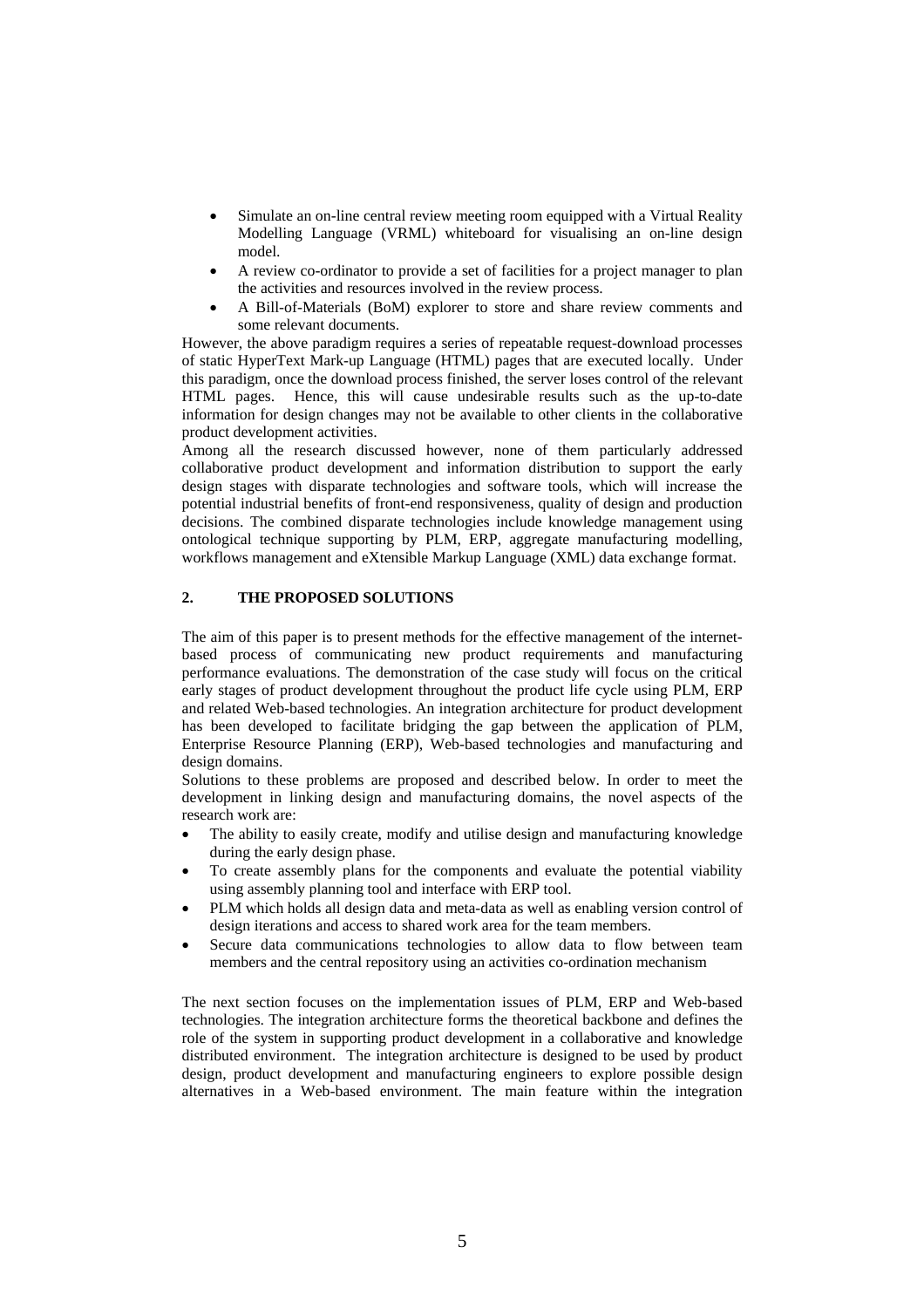architecture is the introduction of an activities co-ordination mechanism to link design and manufacturing domains. In practice, the integration environment can be used in a collaborative manner by vendors, original OEMs and suppliers with deployment of different ERP and PLM/PDM systems.

#### **3. THE PRODUCT DEVELOPMENT INTEGRATION ARCHITECTURE**

The proposed integration architecture is illustrated in Figure 1. The overall integration environment is categorized into *three layers*. The first layer is the enterprise systems which consist of the PLM/PDM and ERP technologies. The second layer is the communication and data exchange mechanism. The third layer consists of the Manufacturing and Design Domains.

The architecture uses PLM systems to address design interoperability. This solution provides the functionality of different designers at different locations to access the same design collaboratively. The architecture also supports STEP-based standards for geometric models. This standards-based collaboration can work in a global, distributed, and heterogeneous design environment. In addition, PLM offers *lifecycle management* and *versioning control* for the design and the ability to see the history or 'evolution' of a design through all its iterations. Thus, this allows geographically dispersed users to coedit CAD geometry and related tasks dynamically.



Figure 1: Overall System Integration Architecture in Product Development

#### **3.1 The Enterprise Layer**

The deployment of a PLM/PDM system provides an 'integration wrapper' for the entire integrated system. It supports an online distributed and collaborative environment with specific functions including *product data/document management*, *versioning control*, *workflows* and *lifecycle management*. The term integration wrapper denotes the ability to "wrap data and knowledge" from different domains into a common format, such as XML, so that a file can be shared within a distributed PLM environment and readily interpreted by using the terminology definitions of the ontology. The deployment of an open source ERP system is mainly used to generate capacity requirements planning based on the assembly and subassembly sequences of specific products.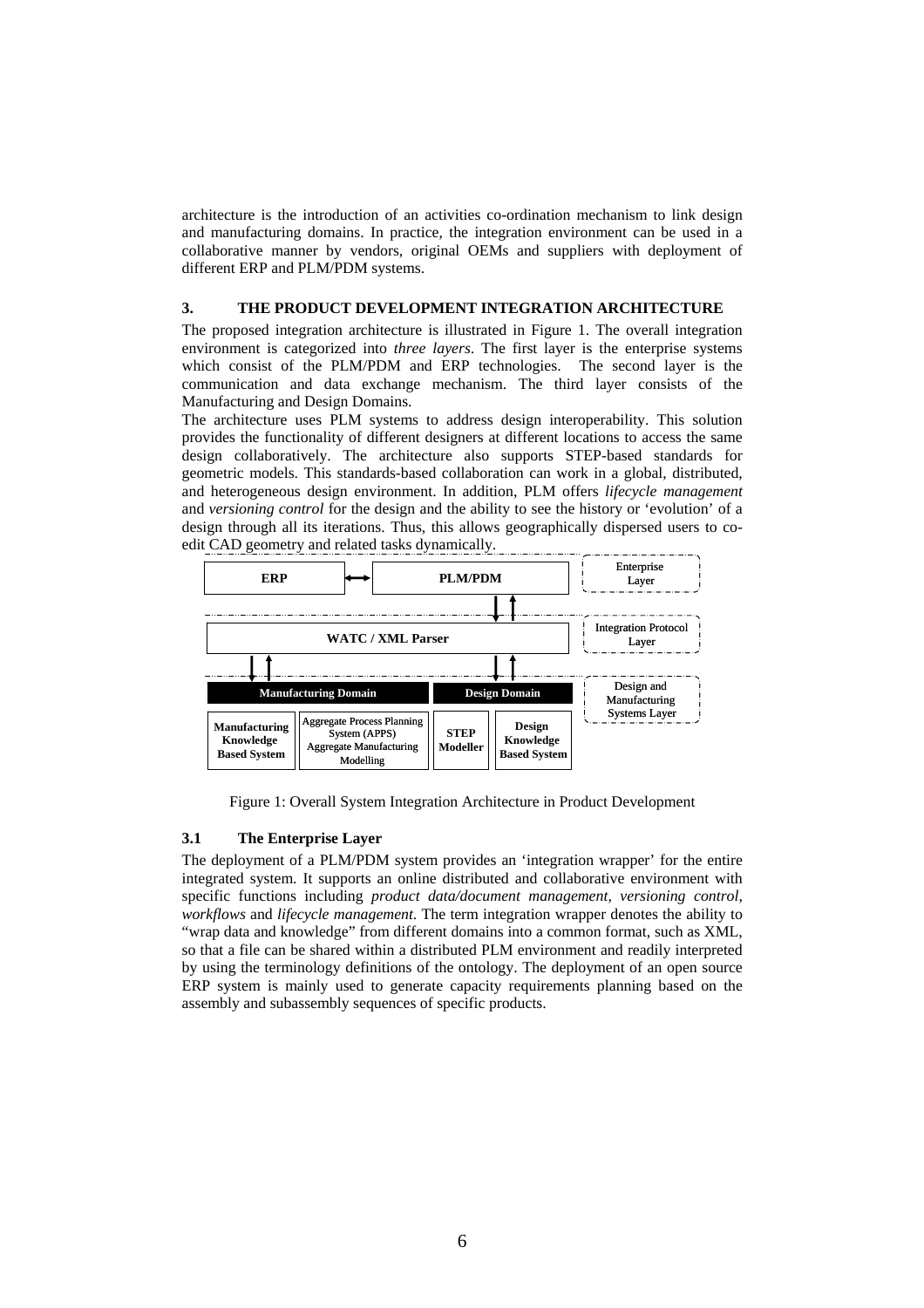## **3.2 The Integration Protocol Layer**

An XML Parser is deployed as the interfacing technology between a PLM system and the Manufacturing and Design Domains for data interchange. This enables interchanging portions of XML documents while retaining the ability to parse them correctly and, as far as practicality is concerned, they can be formatted, edited, and processed in useful ways. The discussion of implementing the XML Parser is in Section 3.4.

#### **3.3 The Design and Manufacturing Systems Layer**

The manufacturing domain consists of an Aggregate Process Planning System (APPS) (Bramall et al, 2003) and manufacturing knowledge-based system (Cheung et al, 2006). The design domain consists of a STEP Modeller and the Design Knowledge-Based System (Aziz et al, 2005). A CAD system Pro/Desktop is used as the solid modeller to display the image of the product through a PLM Visualization functionality. An Oracle database server is also deployed to handle requests for knowledge and model information as well as deploy PLM functionalities through the use of Java Database Connectivity (JDBC).

#### **3.4 Coordination of the Activities within the Integration Architecture**

The integration of distributed and time dependent components requires a time synchronisation model. The time based co-ordination element requires the recognition of the time-dependencies of activities within a distributed team that use the stored data and knowledge. In general, a PLM system comprises; a "*Document Manager"* that contains a list of user defined *cabinets* to store data files, a "*Lifecycle"* function that defines the timing of the development stages and a "*Workflow"* function that determines what processes and interactions take place at each stage. Clearly, PLM functions can be used as a foundation for defining a time based integration wrapper as a time synchronisation model.

## **3.4.1 Workflows Activity Task Controller (WATC)**

A novel **"**Workflows Activity Task Controller" (WATC) methodology has been defined to implement the *time based integration wrapper* concept in the interactions between generic types of PLM, ERP, Knowledge-Based systems and Process Planning functions. The methodology has been formalised in UML as shown in Figure 3. WATC sequences early design activities including *concept definition*, *design development*, *manufacturing knowledge sharing* and *automated aggregate plan* generation. WATC currently supports the following five early design stages:

- 1. Receive/Understand Customer Product Request and Formalise Design Specification.
- 2. Generation of Conceptual Design by the Product Development Team.
- 3. Distributed Review of the Conceptual Model and Addition of Manufacturing Knowledge and Constraints.
- 4. Deployment of Capability Analysis for the Prioritisation of Product Development Tasks.
- 5. Generation of Aggregate Process Plans (Routings) and Integrated Capacity Planning.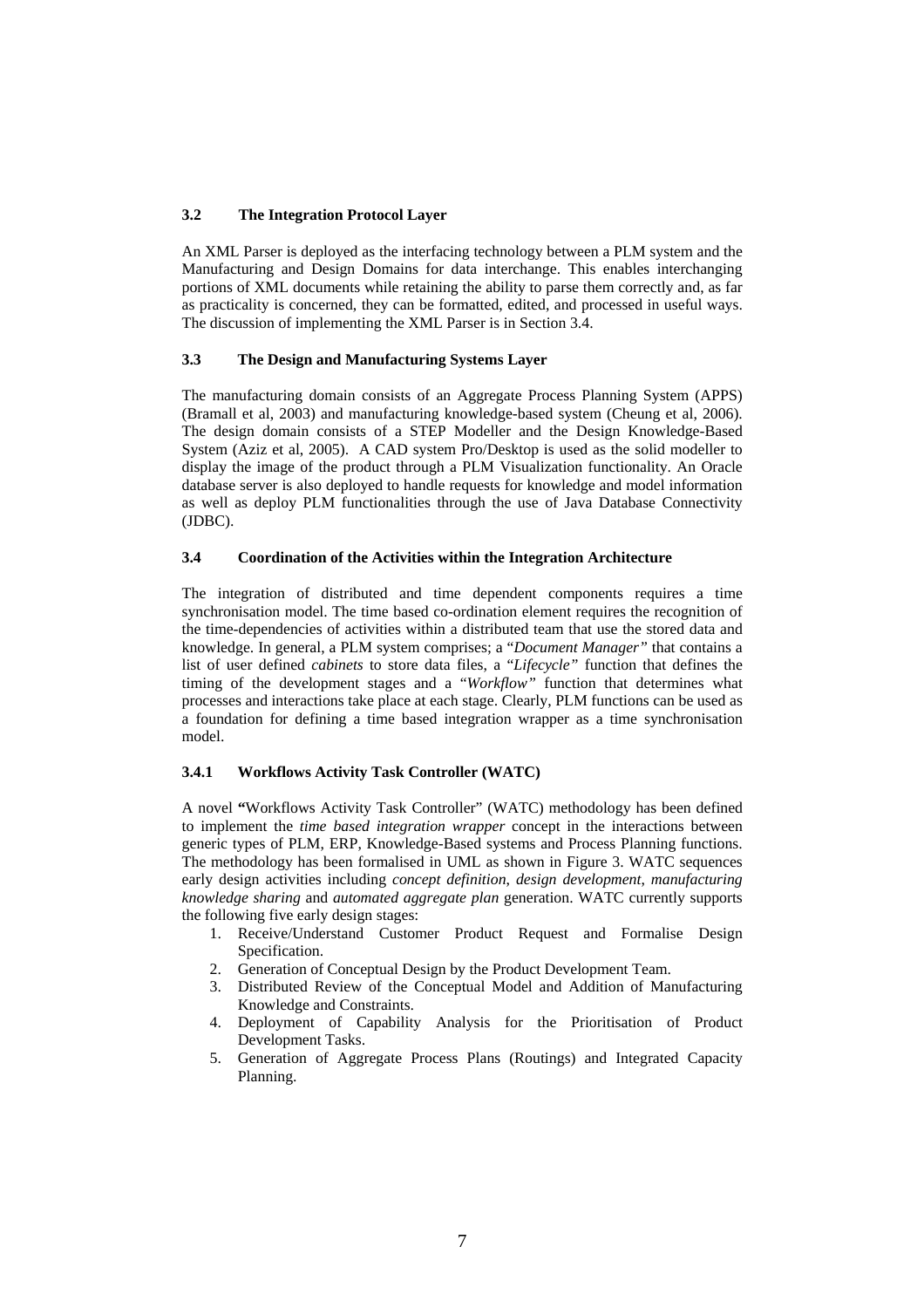The core technologies behind WATC are methods to control the interactions of a PLM system, a Knowledge Based System and a Process Planning System. The implementation of WATC is centred on the lifecycle and workflow functionalities of the PLM.

The workflow starts with the customer's request for a new product or a change to an existing product as shown in Figure 2. All business processes are modelled graphically within the PLM system as flow charts. The initial stage is adding customer historical information such as previous product specifications, customer buying experience and relationships. This can be done by invoking a knowledge-based system. The knowledgebased system consists of two separate modules, one is for the design knowledge management system that captures information related to product design and design standards, and the other is for manufacturing knowledge management to capture process and resource related knowledge. The key stages of the workflow process are:

- 1. The primary action of the workflow is to activate the process by assigning a task to make a connection with the KBS. All the information or relevant knowledge is stored or retrieved via a Windchill PLM Cabinet function (PTC Windchill 2002). The Windchill Cabinet function is used to store product centric information and provides a method of locating information within the PLM system.
- 2. The second stage of the workflow is to assign a concurrent task which involves notifying team members of the development team and issues requests to the appropriate personnel to enter conceptual design data.
- 3. The third stage of the workflow is to review the conceptual design.
- 4. The fourth stage is an XML Parser mechanism which supports the interaction of data reused of the APPS and PLM systems.
- 5. The final stage involves capacity planning and implementation.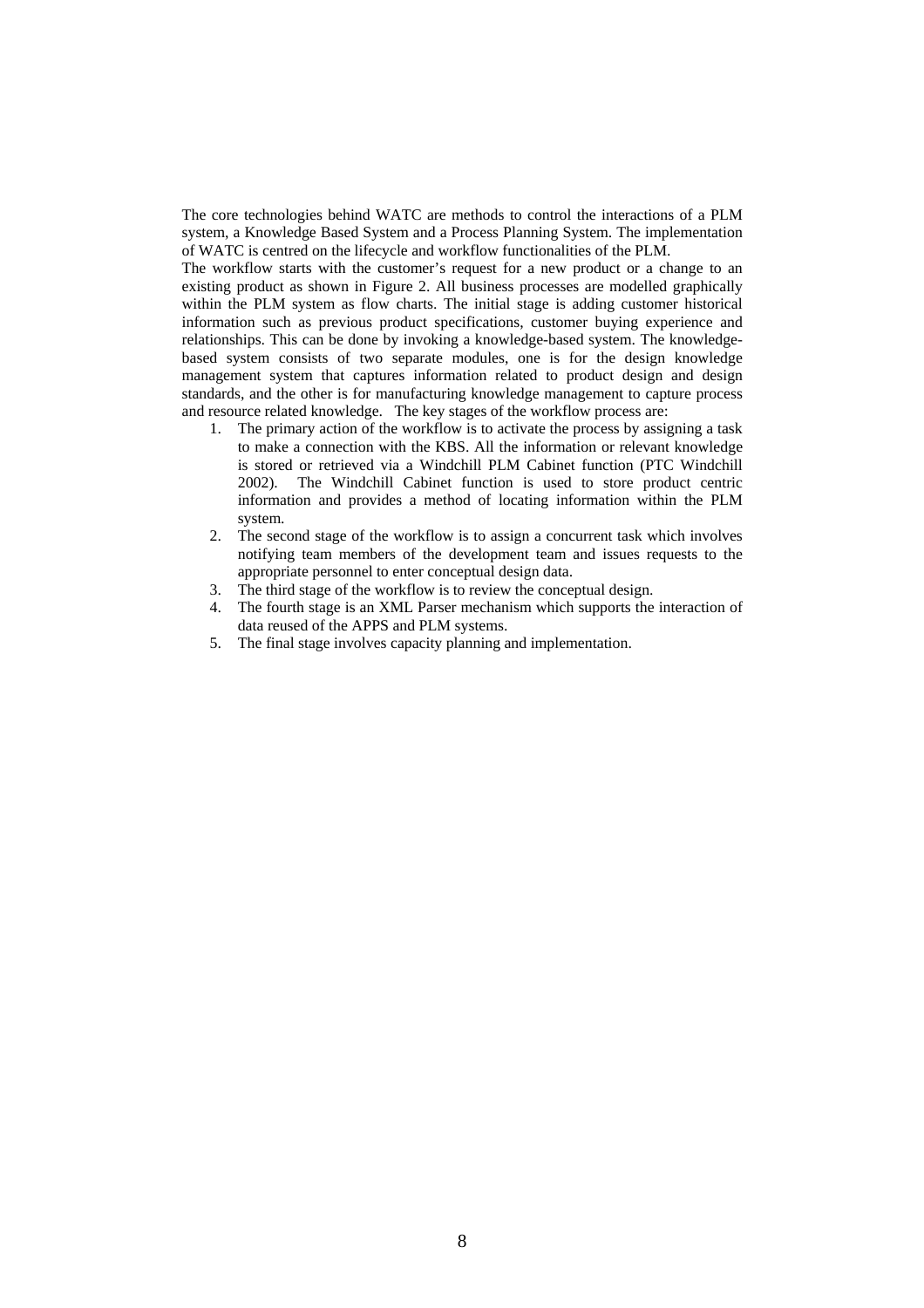

Figure 2: Time Dependency Scenario using WATC Concept

#### **3.4.2 The XML Parser Mechanism**

The XML Parser is responsible for extracting manufacturing knowledge from the XML formatted knowledge file to be reused by the process planning engine in the APPS. With the attachment of updated historical information and manufacturing knowledge, a new product definition will be generated. The product definition will be delivered to the APPS to obtain preliminary process plans. The purpose of the APPS is to allow alternative process plans (or routings) for custom parts to be generated, evaluated and improved based upon estimated *manufacturability* before committing to a fully specified product model and supplier. The new process plans (routings) are then delivered to the PLM system for Plan/Review.

#### **3.4.2.1 Methods of Creating the XML Parser**

The advantage of using an XML-formatted file is that there is a whole range of generic XML tools available to create an XML Parser for extracting the information and translating it into the required format of a proprietary tool to re-use. In this case, an XML Parser has been created for transferring the stored knowledge to the APPS. An XML Parser has been created based on the Java programming language. Figure 3 illustrates a UML Activity Diagram (Schmuller 1999) to represent the algorithm of a Java-based XML Parsers' internal methods that are used to read and extract the information (of data type string) and translate it into the format of a third party software system. The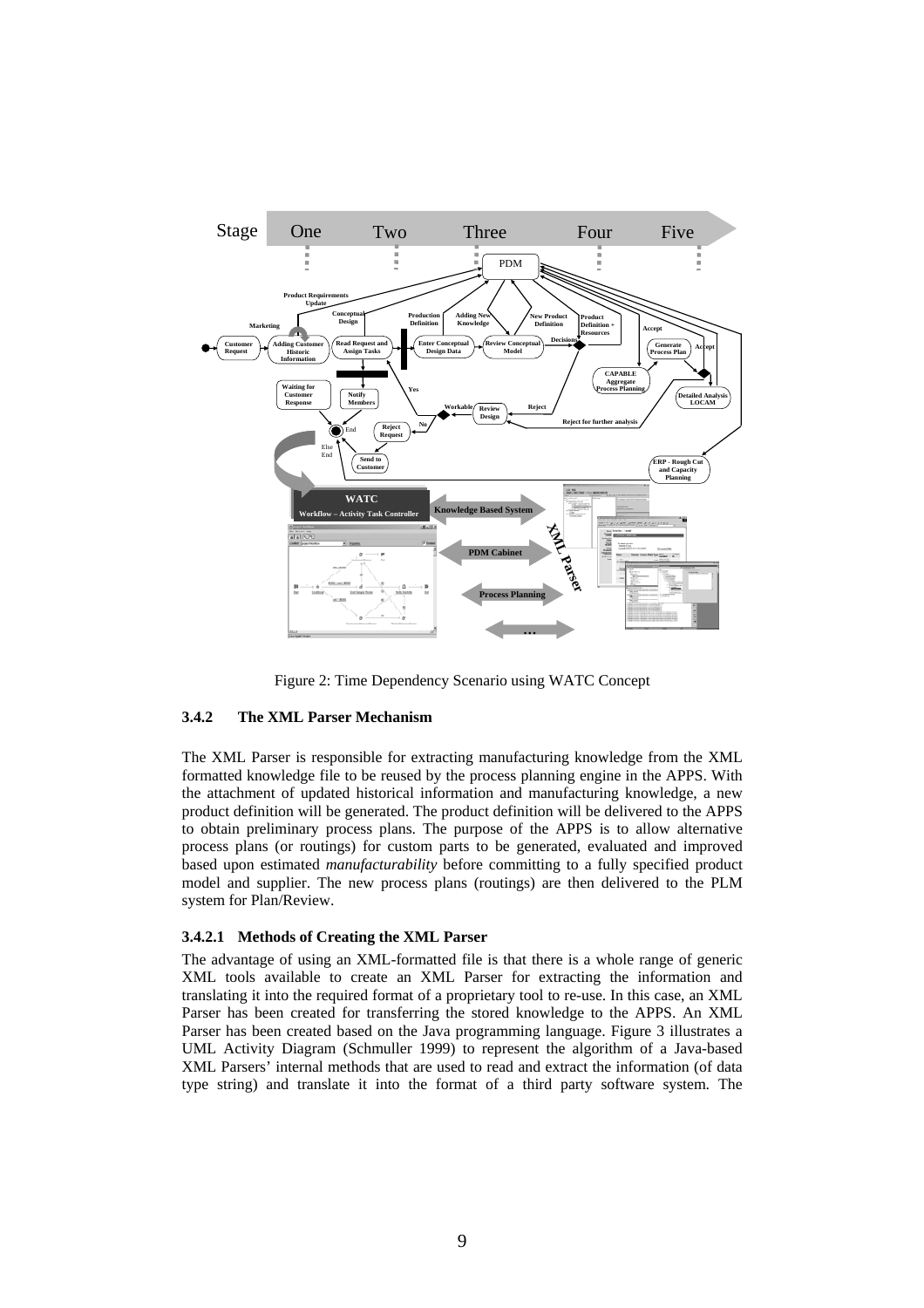illustration represents two specific roles, the initial role is to *Prepare XML Metadata* and the second role is to *Extract XML Metadata*. Transition can take place from one role to another.



Figure 3: Algorithm of a Java-based XML Parsers' internal methods

## **4 CASE STUDY**

#### **4.1 Objectives and Aims**

The industrial collaborator, M&J Ltd is increasing their business internationally with distributed operations and supply networks. They aim to develop greater flexibility in reacting to customer requirements on a world-wide basis and are particularly interested in the integration of design with manufacturing operations through enterprise and web-based technologies. This will give them the ability to explore remote business opportunities and distributed sourcing options. The objective of the test is to demonstrate the various software components to bridge the gap of communicating early product ideas in the design domain and the manufacturing domain to support product development processes. The aim of the evaluation was to test:

1. The technical feasibility based upon the data supplied and collected from the industrial collaborator, and

2. The WATC method to coordinate early design activities using PLM and ERP technologies, the organisational knowledge-based system and the aggregate process planning system.

The exercise concerned the evaluation of a Bailey's single steel bridge panel at the conceptual design stage and how decision support can be enhanced.

## **4.2 Application of the Aggregate Process Planning System (APPS)**

#### **4.2.1 The Product Description**

An example of the type of weld is shown in Figure 4(b) illustrates the model of a bridge panel with EBoM (Engineering Bill of Material) configurations and the example product model modelled within the Aggregate Process Planning System. The product model represents a conceptual design stage of a single Bailey's steel bridge panel.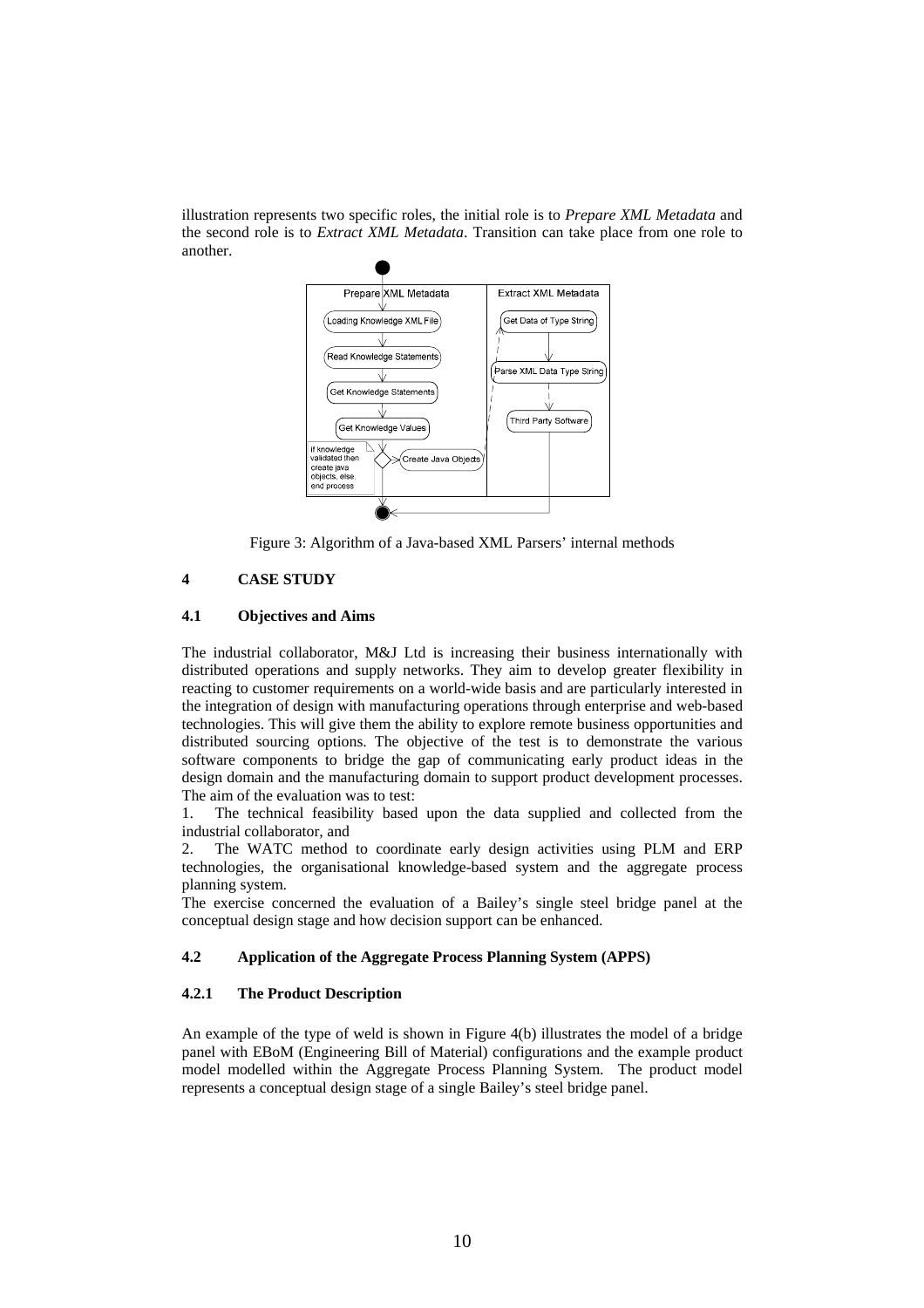| <b>CAPABLE - A Generic Manufacturing System</b>                                                                                                                                                                        |               |
|------------------------------------------------------------------------------------------------------------------------------------------------------------------------------------------------------------------------|---------------|
| File<br>View<br>Help                                                                                                                                                                                                   |               |
| $-0x$<br>User Area                                                                                                                                                                                                     | <b>W</b> Mess |
| E- DES1WMC                                                                                                                                                                                                             |               |
|                                                                                                                                                                                                                        |               |
| <b>SEE Products</b>                                                                                                                                                                                                    |               |
| M&J)Steel_Bridge_Panel                                                                                                                                                                                                 |               |
| <b>E-Compresses</b>                                                                                                                                                                                                    |               |
|                                                                                                                                                                                                                        |               |
| <b>WPdM</b> Designer                                                                                                                                                                                                   | $-10x$        |
| M&J)Steel_Bridge_Panel                                                                                                                                                                                                 | new           |
| (FridgePanel) Welding Bond: Vertical_Beam_A: Horizontal_Beam_LowerA and LowerB                                                                                                                                         |               |
| (BridgePanel) Welding Bond: Vertical_Beam_B: Horizontal_Beam_LowerA and LowerB) رين السلامية                                                                                                                           | 咚             |
| --- Tee Joints                                                                                                                                                                                                         |               |
| i- - - JFJMWStructural                                                                                                                                                                                                 | load          |
| (BridgePanel) Welding Bond: Vertical_Beam_C: Horizontal_Beam_LowerA and LowerB                                                                                                                                         | $\alpha$      |
| (BridgePanel) Welding Bond: Vertical Beam A: Horizontal Beam UpperA and UpperB                                                                                                                                         |               |
| -- Edge Joints                                                                                                                                                                                                         | save          |
| --- JFJMWStructural<br>BridgePanel) Welding Bond: Vertical_Beam_B: Horizontal_Beam_UpperA and UpperB (ﷺ) -----------------                                                                                             |               |
| -- I Tee Joints                                                                                                                                                                                                        |               |
| --- JFJMWStructural                                                                                                                                                                                                    | export        |
| (BridgePanel) Welding Bond: Vertical Beam C: Horizontal Beam UpperA and UpperB                                                                                                                                         | CO.           |
| (EridgePanel) Welding Bond; SteelPlate A Front; Vertical Beam A                                                                                                                                                        |               |
| (BridgePanel) Welding Bond: SteelPlate_B_Front: Vertical_Beam_B                                                                                                                                                        | mport!        |
| (BridgePanel) Welding Bond: SteelPlate_C_Front: Vertical_Beam_C                                                                                                                                                        |               |
| (BridgePanel) Welding Bond: SteelPlate A Back: Vertical Beam A                                                                                                                                                         | ÷             |
| (BridgePanel) Welding Bond: SteelPlate_B_Back: Vertical_Beam_B                                                                                                                                                         |               |
| (BridgePanel) Welding Bond: SteelPlate_C_Back: Vertical_Beam_C                                                                                                                                                         | delete        |
| (BridgePanel) Welding Bond: DiagonalBeam A: Horizontal Beam UpperA and UpperB: SteelPlate A Front, Back)<br>(BridgePanel) Welding Bond: DiagonalBeam_C: Horizontal_Beam_LowerA and LowerB: SteelPlate_A_Front, Back;\) | έø            |
| . Trip and Diplomation (BridgePanel) Welding Bond: DiagonalBeam_B: Horizontal_Beam_UpperA and UpperB: SteelPlate_B_Front, Back                                                                                         |               |
| (BridgePanel) Welding Bond: DiagonalBeam_D: Horizontal_Beam_LowerA and LowerB: SteelPlate_B_Front, Back;\); [                                                                                                          | E.C.M.        |
| (BridgePanel) Welding Bond: DiagonalBeam_E: Horizontal_Beam_UpperA and UpperB: SteelPlate_B_Front, Back;                                                                                                               |               |
| :∓?⊢- , BridgePanel) Welding Bond: DiagonalBeam_G: Horizontal_Beam_LowerA and LowerB: SteelPlate_B_Front, Back                                                                                                         | €             |
| (BridgePanel) Welding Bond: DiagonalBeam_F: Horizontal_Beam_UpperA and UpperB: SteelPlate_C_Front, Back                                                                                                                |               |
|                                                                                                                                                                                                                        |               |



Figure 4: Product Model of a Single steel bridge panel

## **4.3 Factory Model Used in Testing**

The factory layout of M&J is made up by a series of cells and within every cell there is a dedicated workcentre. The type of cells and workcentre(s) indicate the type of machines and their operations. Figure 5 illustrates the factory design module as modelled in the Aggregate Process Planning system. It clearly shows the position of individual cells and associated machine types. Datasheets (see Table 1) for robotic handling and welding tools were used to specify process parameters for the robotic centres, giving a range of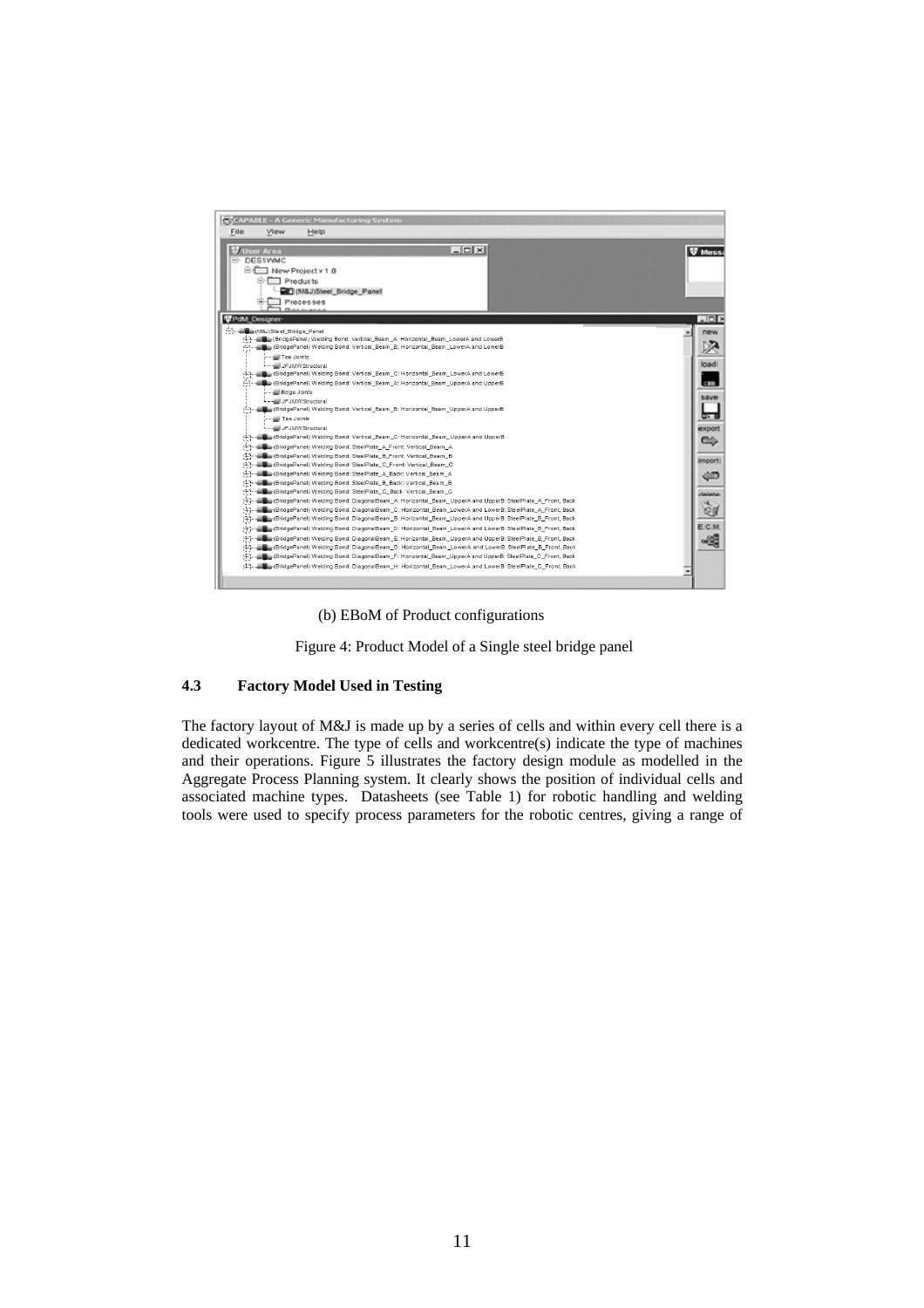

tools that would be able to perform all handling and welding operations.

Figure 5: Screenshot of the APPS Factory Model

| Resource name        | Max.<br>Travel<br>Speed<br>(mm/s) | Max.<br>Weld Flow<br>Rate<br>(mm <sup>3</sup> /s) | Max.<br>Feeding<br>Velocity<br>(mm/s) | Max<br>Weld<br>Cord<br>Diameter<br>(mm) | Max<br>Loading<br>(kg) | Max<br>Arm<br>length<br>(mm) | Duration<br>(Hrs) |
|----------------------|-----------------------------------|---------------------------------------------------|---------------------------------------|-----------------------------------------|------------------------|------------------------------|-------------------|
| 'IRB 4400'           | 250                               | <b>NA</b>                                         | 72                                    | NA                                      | 60                     | 1950                         | <b>NA</b>         |
| $'$ TRB 1400'        | 250                               | <b>NA</b>                                         | 72                                    | <b>NA</b>                               | 5                      |                              | <b>NA</b>         |
| 'IRB 340'            | 100                               | <b>NA</b>                                         | <b>NA</b>                             | <b>NA</b>                               | $\mathbf{1}$           |                              | NA                |
| 'IRB 6400PE'         | 250                               | 3                                                 | 72                                    | 14                                      | 120                    | 2500                         | <b>NA</b>         |
| 'IRB 6400R'          | 250                               | 3                                                 | 72                                    | 14                                      | 500                    |                              | <b>NA</b>         |
| Galvanising<br>Plant | <b>NA</b>                         | <b>NA</b>                                         | <b>NA</b>                             | <b>NA</b>                               | <b>NA</b>              | <b>NA</b>                    | 24                |

Table 1: Example Resource Model Data

#### **4.4 Process Model**

Process modelling is used to identify the type of process needed to assemble the bridge panel. The Process Model provides specific methods which have been developed to calculate manufacturing time and production quality. Resource Modelling is used to specify process parameters for the selected machining centres i.e. to give a range of tools which will be able to perform all necessary operations associated with the product features. Figure 6 shows a user interface of the process model in the APPS. In order to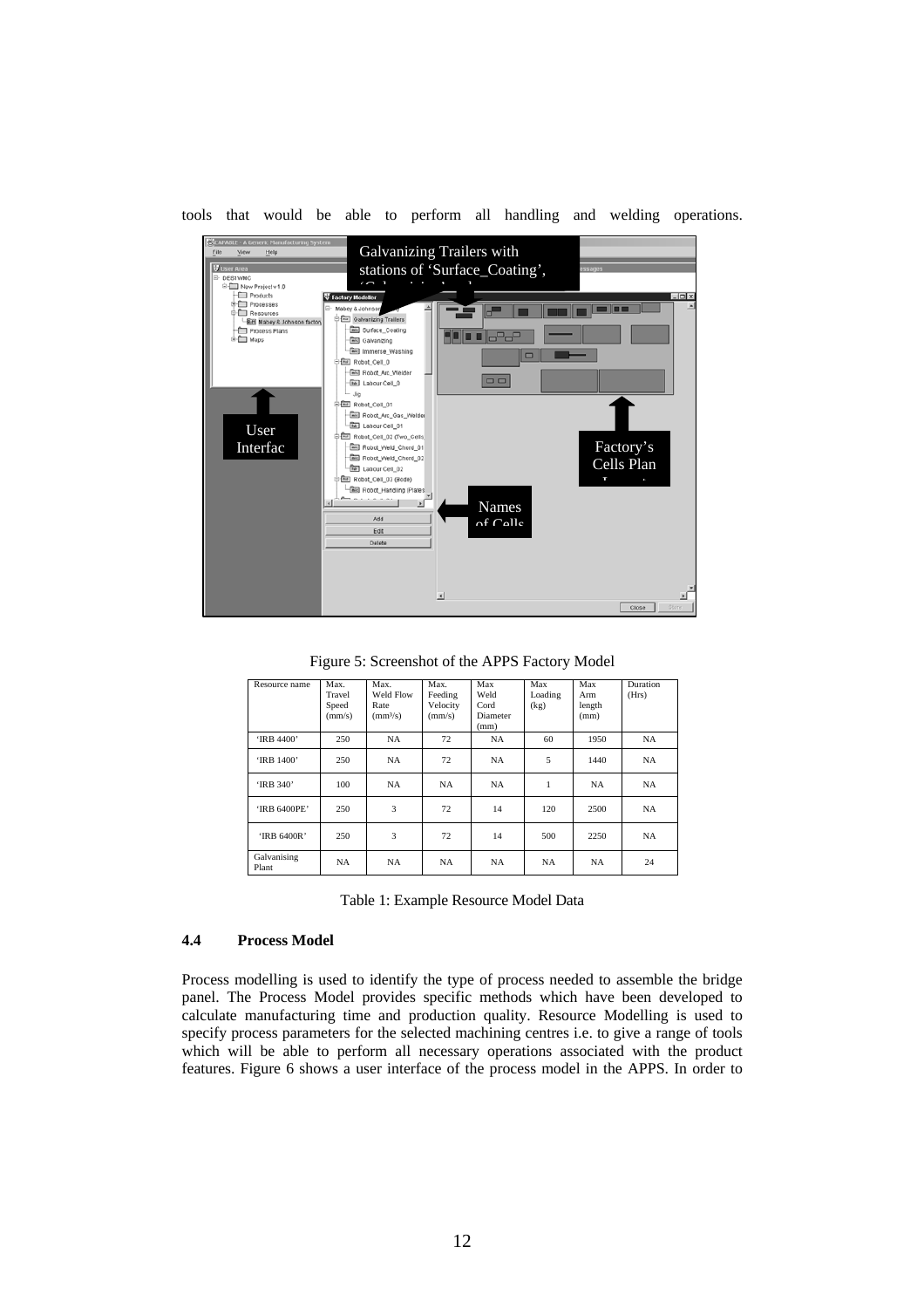assemble the bridge panel at M&J, other types of processes are also available within the system. These are:

- semi and fully automatic robotic welding,
- manual welding,
- drilling,
- surface coating,
- galvanising,
- immerse washing and inspection.

Furthermore, the company has also imposed Welding Process Specification, Just-in-time and Kanban techniques to improve the shop floor efficiency. Each of the processes and techniques require a high degree of *know-how* to operate successfully.



Figure 6: Screenshot of the APPS Process Model

## **4.5 Aggregate Process Planning for a Single Bridge Panel**

The process plan represents a sequence of assembly and subassembly operations for the construction of a single bridge panel. The steps of the assembly sequence of the final product is made up by a number of subassemblies A, B, C, D, E and F as represented in Figure 7. Each of the subassemblies is made up of a number of design feature units as indicated in the diagram. For instance, subassembly A and one unit of vertical beam produced subassembly B. Similarly, subassembly B and one unit of vertical beam produced subassembly C. Once the bill of material for the end product has been prepared, an aggregate process plan can be obtained via the APPS.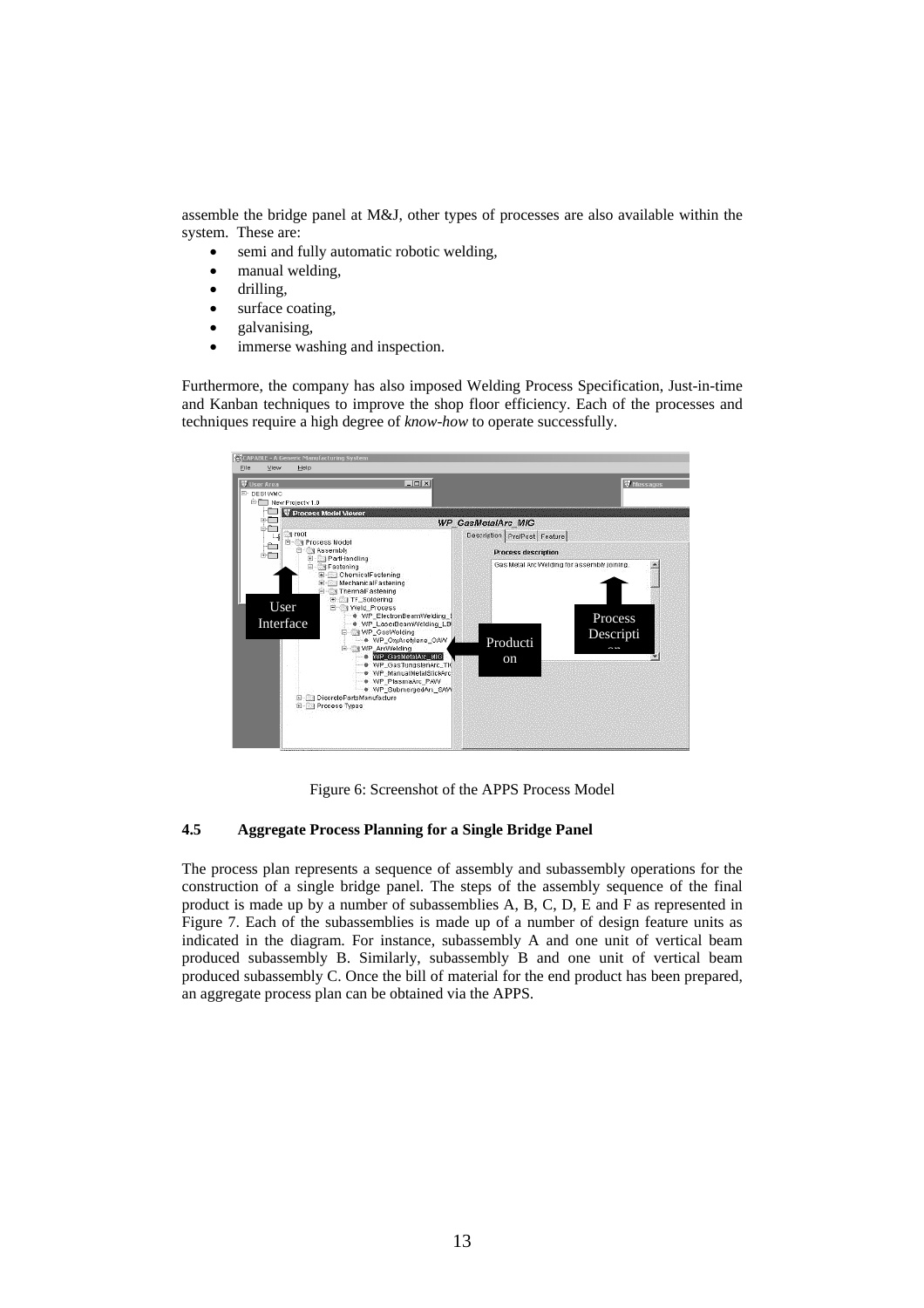

Figure 7: Assembly and Subassembly sequence of a bridge panel

## **4.6 Manufacturing Knowledge Acquisition and Reuse**

## **4.6.1 Populating the Manufacturing 'Know-how' Knowledge-based system**

It is assumed that knowledge acquisition is performed internally by the knowledge experts within M&J Ltd via interviews and paper based information. There are two knowledge types: quantitative and qualitative. The knowledge types are further classified into *Written and Benchmarking*, *Observation and Intuition*, *Employee Tacit and Experience* and *Best Practice* as explained by Cheung et al (2006). Figure 8 represents the Manufacturing Know-how Knowledge-based system (KBS). The KBS consists of three parts: (1) the main body of the structure, (2) user input dialogue and (3) the knowledge instances. The figure illustrates an example of how instances related to a factory are populated and stored in the KBS.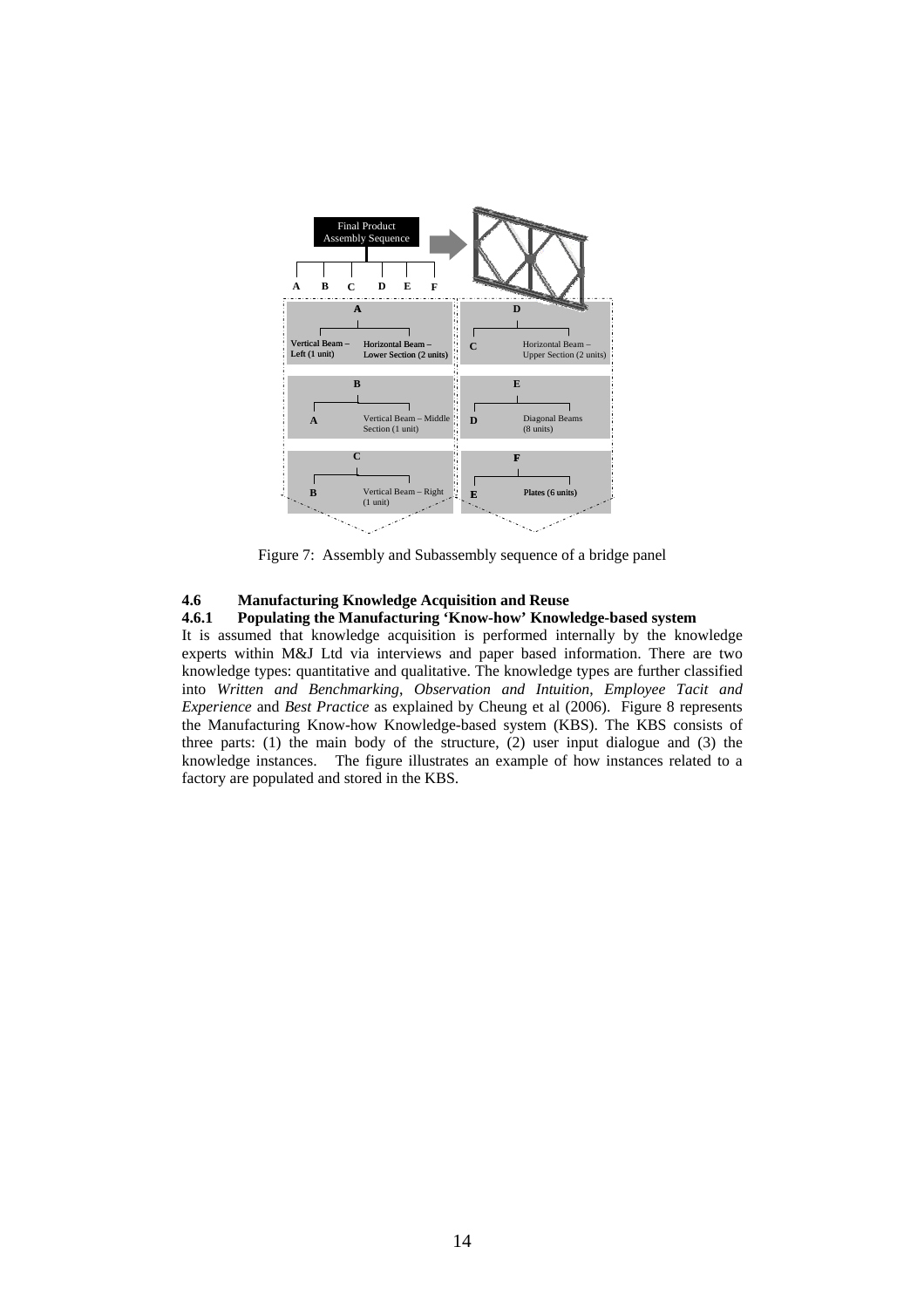

Figure 8: Knowledge Acquisition

One of the most important aspects of creating knowledge statements is setting the value of the *Probability Factor* (Cheung et al, 2006). For instance, *galvanising* is a simple but delicate process and is mostly manually operated which can involve up to six steps to produce the desired coating. Every galvanising '*dip*' takes up to 8 bridge panels at a time. *Dipping speed* varies upon the type of bridge panel and the number of panels going through the molten sink, thus, the *dipping speed* must be carefully controlled to avoid '*air trapped*' when loading the panel into the molten sink (see Figure 8). If the *dipping speed* is too high this may create a sudden explosion due to *'air trapped'*. Since *dipping speed* is so important the associated *Probability factor* constraint which defined by axioms is shown in Figure 9. Hence when the user chooses the value 'always', axioms tells the system how to interpret the imports numerically. In this case, the highest possible value is '1'. This value will then to be used by the capability analysis method (Baker and Maropoulos, 1998). All of these experiences can be stored into the KBS as explicit manufacturing know-how.



Figure 9: Example Probability Factors Defined by Axioms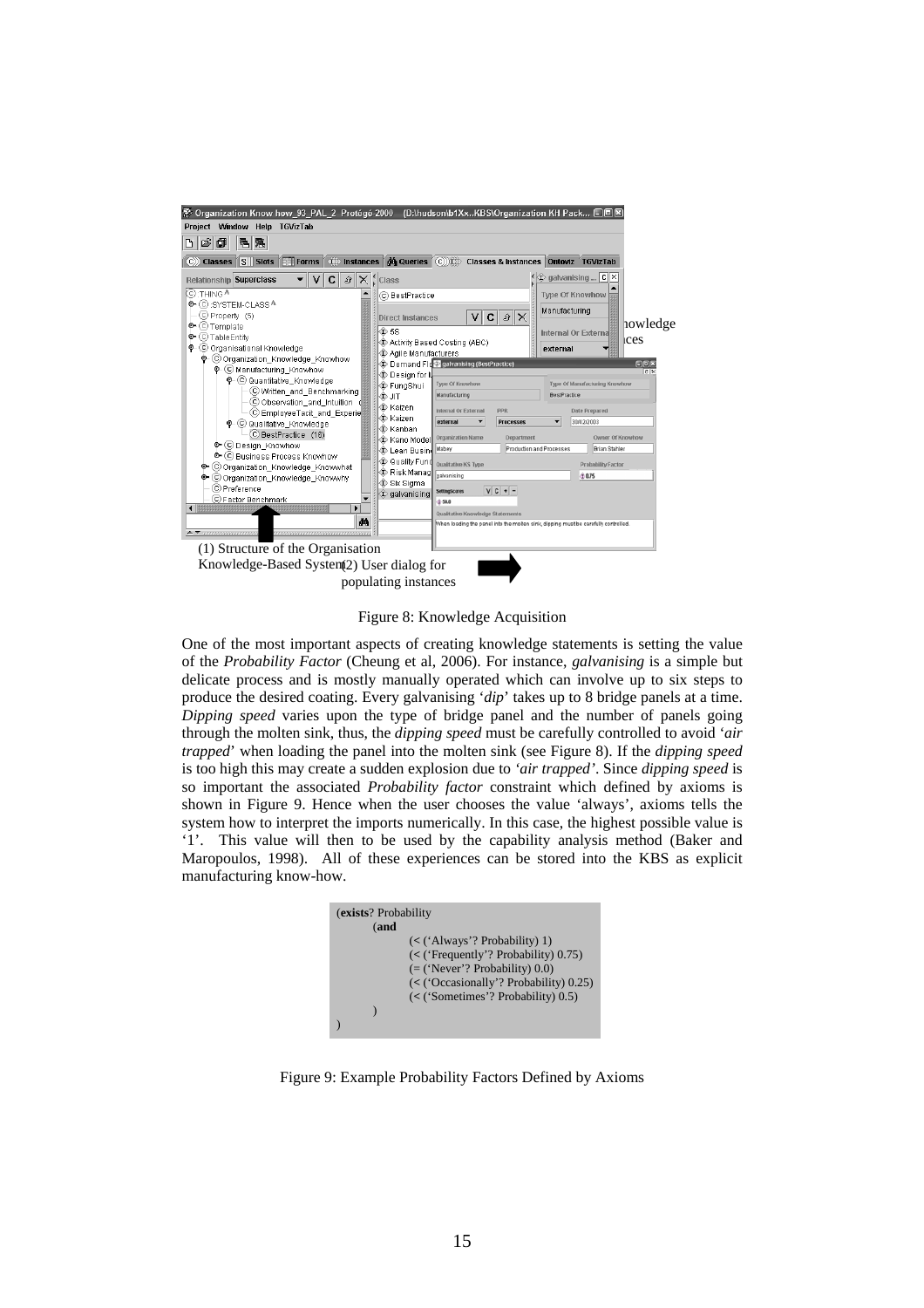Another example is the application of design know how. Design knowledge, covering several processes and resources, was added into the ontology by the knowledge experts. Subsequently, using the APPS, a process plan was created using feature-to-process and process-to-resource mappings which involved the galvanising process. Taking into account the process parameters (the temperature fluctuation from ambient to 500 °C) the following critical areas of knowledge were immediately identified and presented to the designer:

- Explosions *always* occur if *air trapped* is in the design, for example a closed tube.
- *If Weldments* are present, they should *always* be designed to avoid acid traps
- *Flat panels should normally* be braced to minimise the risk of distortion

These are a few of the examples of using the KBS to capture the expertise to be reused and shared within the product development processes.

#### **4.6.2 Usage of PLM system to store Knowledge**

Figure 10 illustrates a sequence of events of how a XML-based knowledge file being stored in a PLM system and subsequently to be downloaded by an external user. The diagram represents:

- 1. Having created the XML-based knowledge file, the next stage is to invoke the PLM system and use the '*create document*' function to download the knowledge XML-based file into the PLM document storage cabinet.
- 2. Next is to use the XML document by invoking the PLM '*check-out*' function which downloads the document into the user's local file space.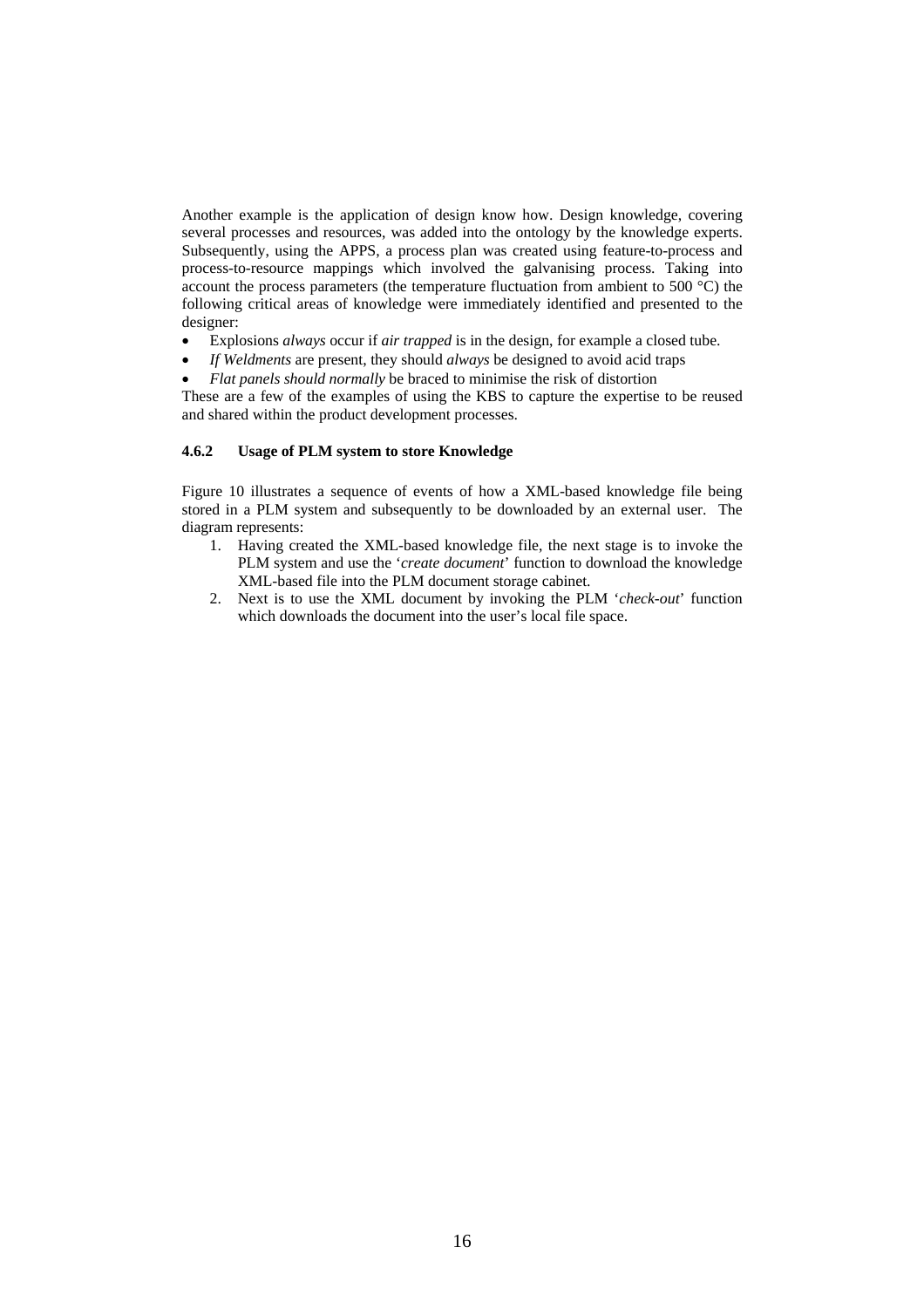

Figure 10: Use of PLM in XML-based knowledge

## **4.6.3 XML Parser in Knowledge Re-use in Process Planning**

This section describes the demonstration of how the application of the XML Parser supports a third party software system. The coordination of the activities is based on the method of WATC. The testing environment is illustrated in Figure 11, which depicts an example of Web-based data interoperability between a knowledge-based system, a PLM system, the APPS and an ERP system. The example shows that the captured knowledge will be saved in a XML file and then placed into a Windchill PLM Cabinet. The diagram also illustrates the links of an XML-based manufacturing knowledge to be re-used by the APPS.

The links were established by the XML Parser and defined by *data-string-type* (*extract XML Metadata)*. The *data-string-type* is the term used within the XML Parser to identify the *subject-type* in the XML-based knowledge document. Thus, this allows the extracted data to be transferred to the data models in the APPS. After obtaining an aggregate process plan for the conceptual design with the APPS, this will then transfer into the PLM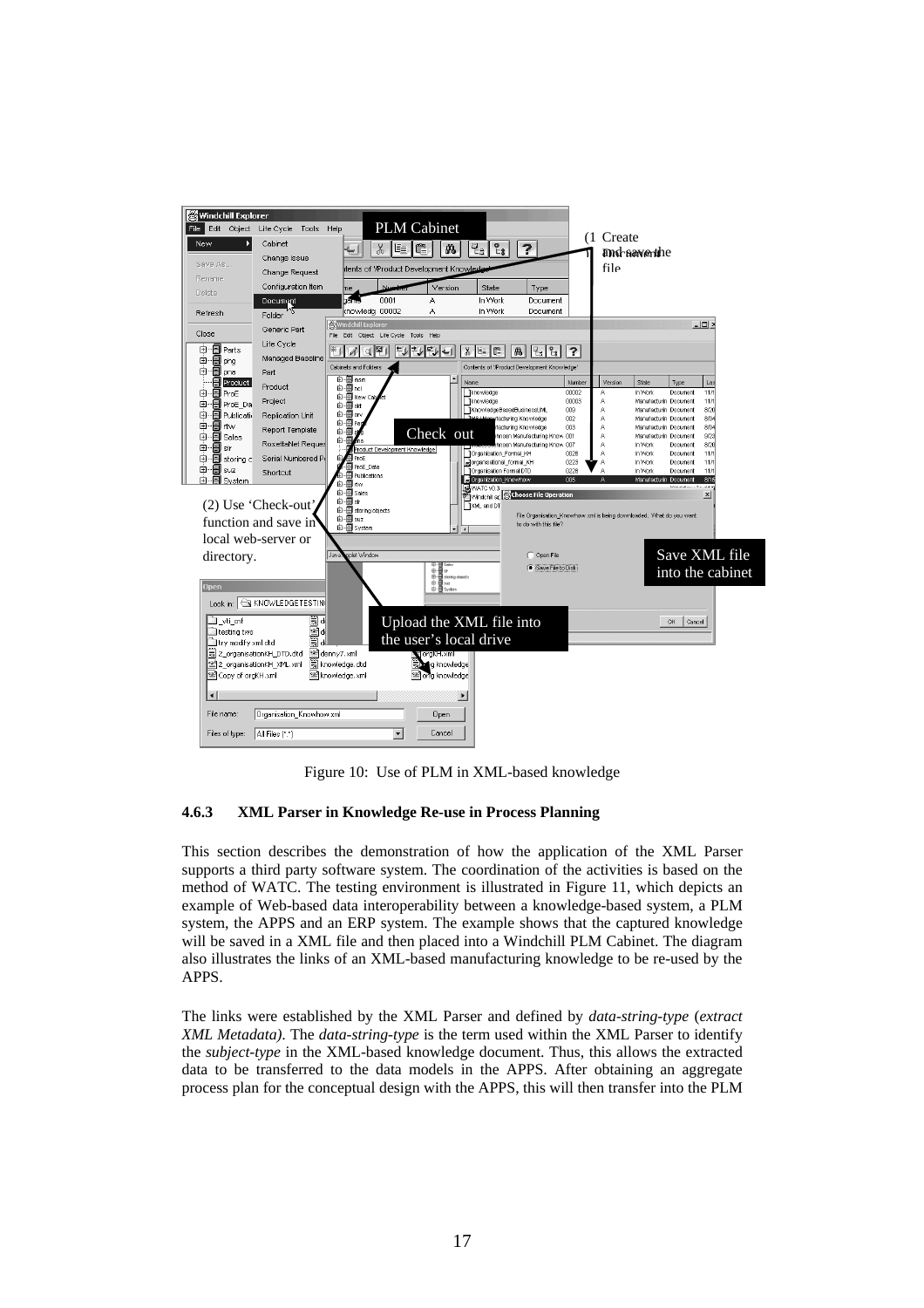

Figure 11: Centralised Testing in UML Sequence Diagrammatic Representation

Figure 12 illustrates the knowledge statements related to a specific object termed Robot\_Cell\_0 which belongs to a station of a factory. As highlighted in the diagram, in order to refine a conceptual design:

- 1. from the APPS, a designer will invoke the XML Parser within the data model, for example the factory resource model,
- 2. the designer will select the XML based knowledge file from the local directory which is already uploaded from the PLM cabinet, and
- 3. the knowledge statements will then attach to a particular group of machines, which can be used for further analysis to enhance the planning process of a conceptual design. The example shown in Figure 12 indicates the resulting knowledge statements extracted to the APPS which relate to a factory (resource) model object 'Galvanising Trailer' which belongs to a cell of "M&J Ltd" factory.

The design engineer is then required to select the relevant knowledge to refine the design and subsequently run the APPS to obtain a preliminary process plan based upon these knowledge factors. If the plan requires review, the prioritised knowledge factors obtained from capability analysis, highlight the most appropriate areas of the process plan for improvement based upon the specific instances of knowledge factors used. If the process plan is acceptable, it is then delivered to the PLM system for Plan/Review, and subsequently is readied for implementation in an ERP System for capacity requirements planning.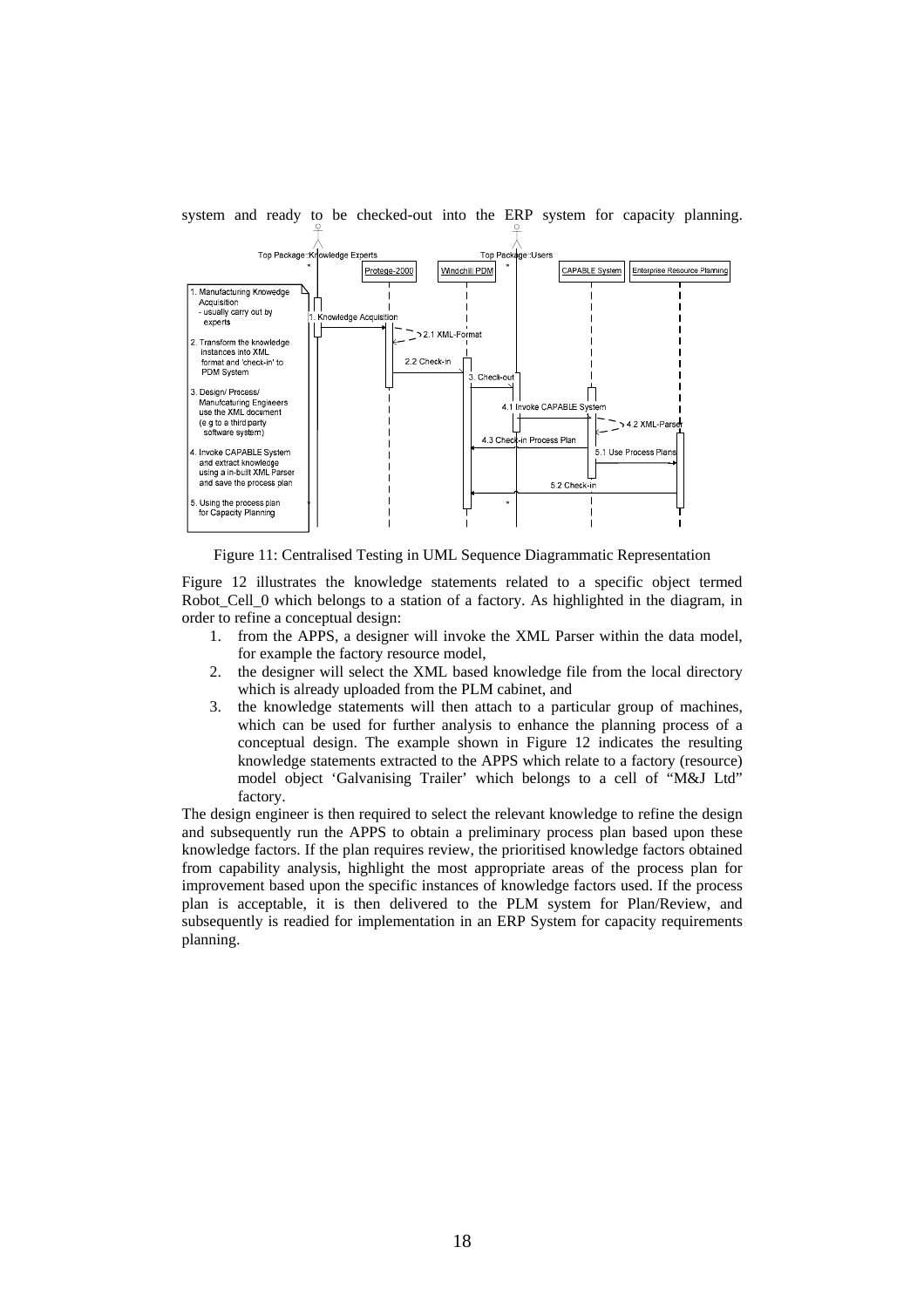![](_page_19_Figure_0.jpeg)

Figure 12: Example knowledge statements related to a specific object

An early process plan is generated by the APPS. However, in order for the ERP system to read and extract the right type of information, the process plan has been converted to a spreadsheet data formatted file. Based on this information the ERP system can estimate the resultant requirements at individual work centres as described in the next section.

#### **4.7 ERP for Capacity Requirements Planning and Testing Results**

The ERP system used in this case study is called Compiere. Since the system has many different functions available, the ERP system must be customized. For example, the correspondence functions which uses in the implementation are:

| (a) Import File Loader | (b) Resource   | (c) BOM drop |
|------------------------|----------------|--------------|
| (d) Product            | (e) Production | (f) Asset    |

Import the spreadsheet file using the *Import File Loader* function. *Resource* function captures the relevant resource data, such as the machine and station types. *Product* function captures the requirement of product features. *BOM Drop* captures the assembly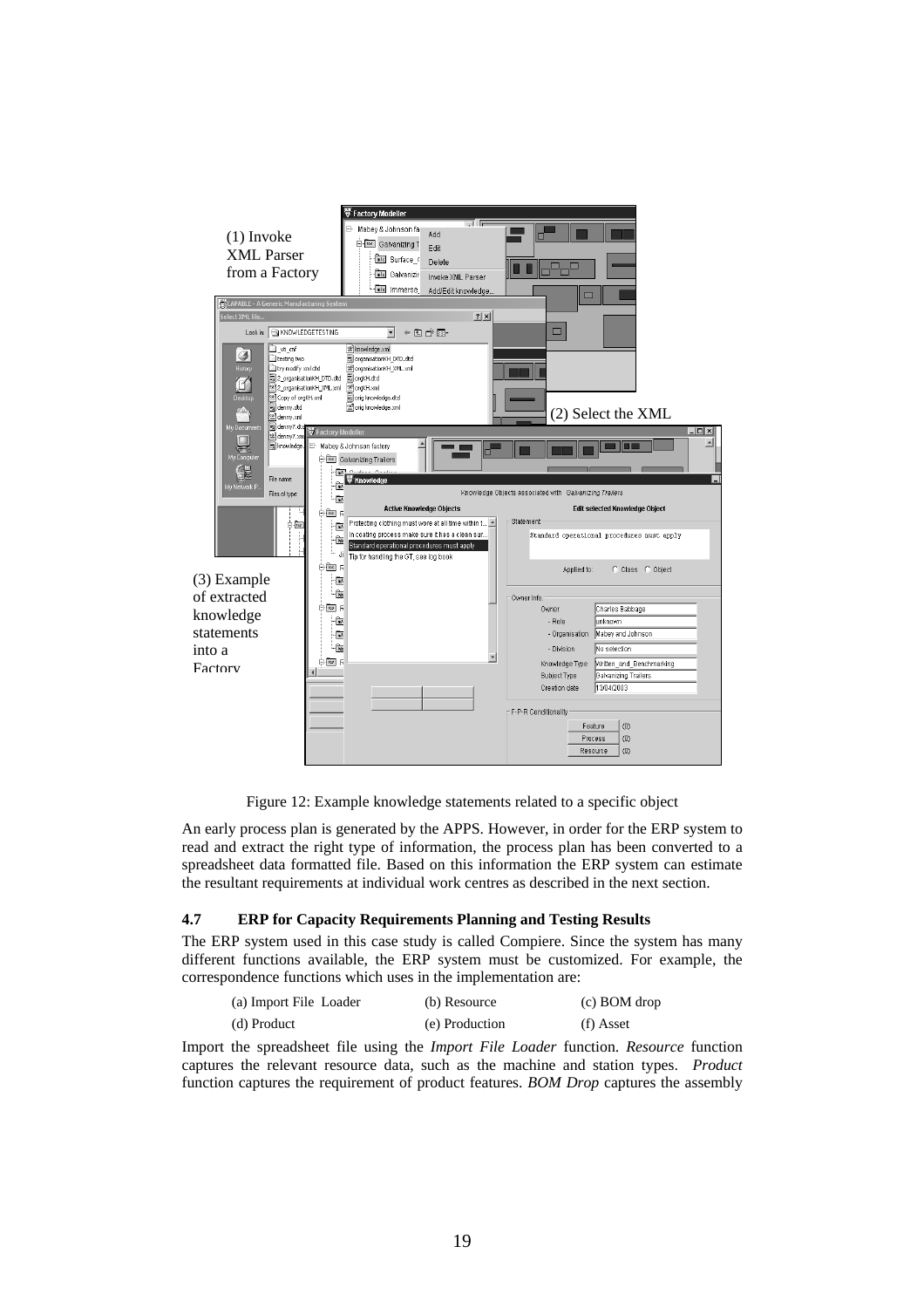and process sequences. *Production* captures information related to the *Client (customer)*  such as description of the product, production plan, line and date of movement. *Asset* is the final function used to capture detail views of the *resource* requirements such as the availability, location and delivery. Next, fill in all additional information, for example, in the *product* function. Information such as weight, height of the product feature, cost and so on.

The illustration shown in Table 2 indicates the Capacity Requirements Planning generated by the Compiere system. The table illustrates the impact of the time-phased capacity information. The total workload of 1050 hours and its percentage allocations to each workstation over a 10 day period for 50 panels per day. One of the reasons to use a 10 day period is to show the periodic changes according to the manufacturer's Master Production Schedule (MPS) requiremnets. The timing of workcentres varies, for instance, for the workstation *Galvanizing* at time period 2, a capacity requirement was planned for 16.5 hours and *Immerse\_Washing* was planned for 7.5 hours. This indicates that the total processing time for the 50 panels in *Galvanising* is 16.5 hours and 7.5 hours in *Immerse\_Washing* respectively. Further particulars the table has indicated is the concern of long range capacity planning, thus, the system is able to generate and provide indications of capacity planning requirements for a longer period of time.

|                         | <b>Time Period</b> |      |          |          |          |          |          |          |          |          |             |                             |
|-------------------------|--------------------|------|----------|----------|----------|----------|----------|----------|----------|----------|-------------|-----------------------------|
| Workstations            |                    | 2    | 3        | 4        | 5        | 6        |          | 8        | 9        | 10       | Total Hours | Workstations Percentage (%) |
| Robot Deck 01           | 0                  | 0    | 0        | $\Omega$ | 0        | 0        | $\Omega$ | 0        | 0        | $\Omega$ | 0           |                             |
| Robot_Handling (Beams)  | 12                 | 12   | 12       | 9.5      | 9.5      | 17       | 17       | 17       | 18.5     | 18.5     | 143         | 13.6                        |
| Robot_Deck_02           | $\Omega$           | 0    | $\Omega$ | $\Omega$ | 0        | $\Omega$ | $\Omega$ | 0        | $\Omega$ | $\Omega$ | $\Omega$    | 0                           |
| Robot Handling (Plates) | 6                  | 6    | 6        | 9        | 9        | 9        | 9.5      | 9.5      | 9.5      | 9.5      | 83          | 7.9                         |
| Robot Weld Chord 01     | O                  | O    | $\Omega$ | $\Omega$ | $\Omega$ | $\Omega$ | $\Omega$ | 0        | $\Omega$ | $\Omega$ | $\Omega$    | 0.0                         |
| Robot_Weld_Chord_02     | $\Omega$           | O    | $\Omega$ | $\Omega$ | $\Omega$ | $\Omega$ | $\Omega$ | $\Omega$ | $\Omega$ | $\Omega$ | $\Omega$    | 0.0                         |
| Robot_Arc_Gas_Welder    | 16                 | 16   | 16       | 17.5     | 17.5     | 17.5     | 17       | 17       | 20       | 20       | 174.5       | 16.6                        |
| Robot_Arc_Welder        | 16                 | 16   | 16       | 17.5     | 17.5     | 17.5     | 17       | 17       | 20       | 20       | 174.5       | 16.6                        |
| Surface_Coating         |                    |      |          | 7.5      | 7.5      | 7.5      | 8        | 8        | 9        | 9        | 77.5        | 7.4                         |
| Galvanizing             | 16.5               | 16.5 | 16.5     | 17.5     | 17.5     | 17.5     | 17       | 17       | 20       | 20       | 176         | 16.8                        |
| Immerse Washing         | 7.5                | 7.5  | 7.5      | 8.5      | 8.5      | 8.5      | 9        | 9        | 10       | 10       | 86          | 8.2                         |
| Inspection              | 5                  | 5    | 5        | 7.5      | 7.5      | 7.5      | 8.5      | 8.5      | 9.5      | 9.5      | 73.5        | 7.0                         |
| <b>Manual Drilling</b>  | 0                  | 0    | 0        | $\Omega$ | 0        | 0        | $\Omega$ | 0        | 0        | $\Omega$ | $\Omega$    | 0.0                         |
| Panel Drilling 1        | 5                  | 5    | 5        | 6        | 6        | 6        |          |          | 7.5      | 7.5      | 62          | 5.9                         |
| Manual Weld 01          | 0                  | 0    | $\Omega$ | 0        | $\Omega$ | $\Omega$ | $\Omega$ | 0        | $\Omega$ | $\Omega$ | $\Omega$    | 0                           |
|                         |                    |      |          |          |          |          |          |          |          |          |             |                             |
| Total                   | 91                 | 91   | 91       | 101      | 101      | 108      | 110      | 110      | 124      | 124      | 1050        | 100                         |

Table 2: CRP for a full panel

## **5 Conclusions and Future Work**

Within M&J Ltd, all technical knowledge is tacit and possessed by experts. Due to their increasing business practice with distributed operations and supply networks, it is important for them to be able to control and store this technical knowledge from the early design/concept evaluation stage which in turn could improve the responsiveness to customers. The case study was used to illustrate the concept of bridging the discontinuity in communicating early design concepts and manufacturability evaluations using a centralised network configuration. In essence, the case study has demonstrated the followings:

- Use of enterprise and web-based technologies and the application of an activities co-ordination mechanism which can enhance a distributed and collaborative environment to support the product development process.
- How manufacturing knowledge can be reused by an aggregate process planning system through the application of an automatic data exchange mechanism.
- The performance of supporting the designers to refine a design at the conceptual stage by adding manufacturing knowledge into the APPS to generate alternative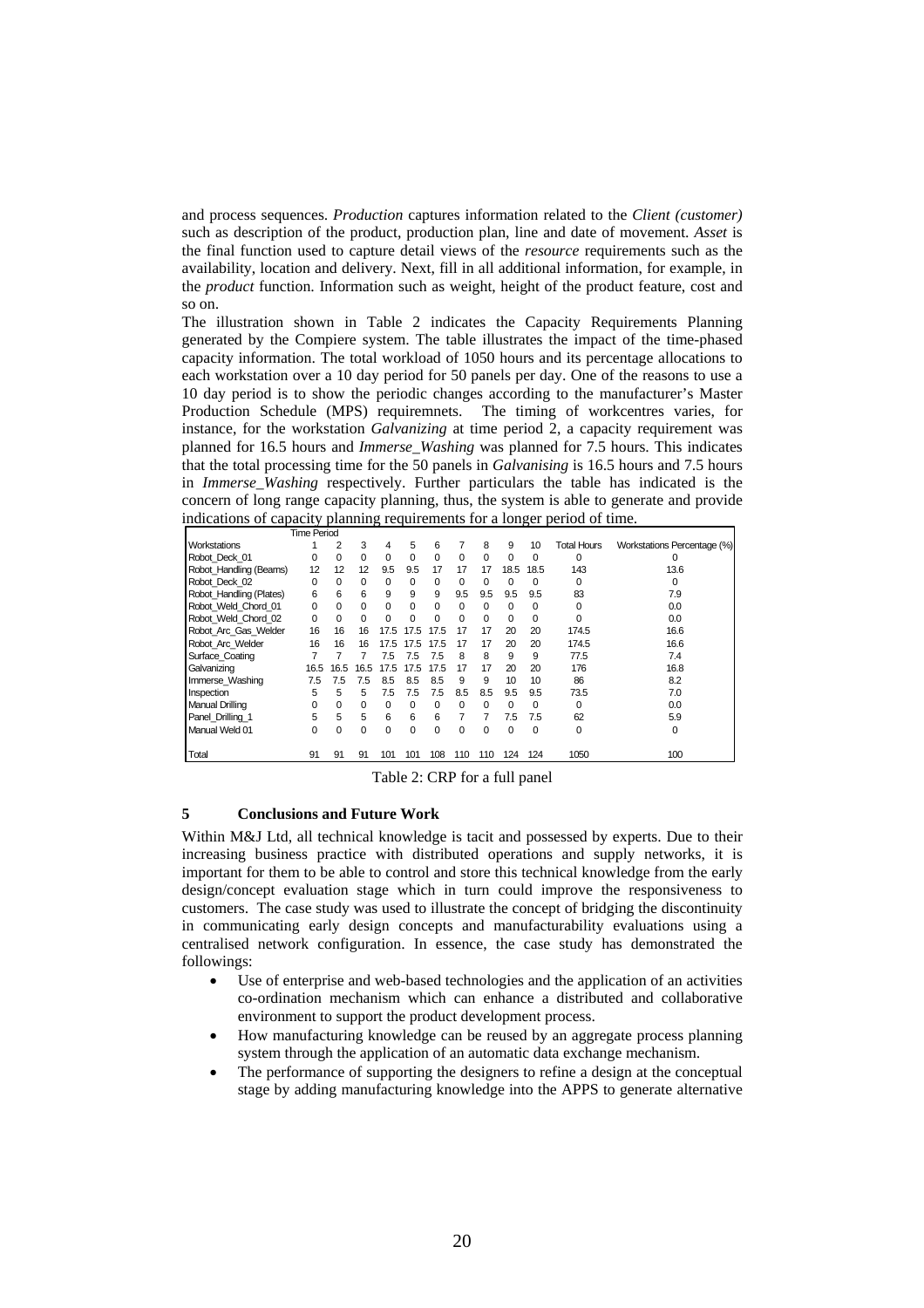early process plan then use it in an ERP system to obtain and optimised a roughcut capacity planning

As a result, the methodology demonstrated in this research was used to capture, store and re-use this knowledge within the process of collaborative product development. Specifically:

- Early collaboration in product design using the WATC methodology can maximise the opportunity for optimising designs.
- With the increasing of knowledge in design and manufacturing capabilities, the application of organisational knowledge-based system coupled with the aggregate process planning method can be used to capture and maximise the amount of available information when designing customised products.
- The integration environment using enterprise technologies can enhanced the speed of feedback and used to support decision making and enable the design to be right first time.

How much lead time can be reduced on new product introduction is difficult to measure at this stage as the methodology only tested the early stage of product development processes. Another assumption is that the case study was tested in a single user access environment. As for future work, (1) anther case study should be carried out under several geographical locations, for example, with suppliers and subsidiary companies and, (2) the architecture should be extended to the supply chain area so that lead time of new product introduction can be evaluated.

## **ACKNOWLEDGEMENTS**

#### **REFERENCES**

Aziz, H., Gao, J.X., Maropoulos, P.G. and Cheung, W.M., (2004), "A Design Environment for Product Knowledge Management and Data Exchange", *Methods and Tools for Co-operative and Integrated Design*, (ed.) S. Tichkiewith and D. Brissaud, Kluwer Academic Publishers, ISBN 1- 4020-1889-4, pp.257-267.

Baker, R.P., and Maropoulos, P.G., (1998), "Manufacturing Capability Measurement for Cellular Manufacturing Systems", International Journal of Production Research, 36 (9), pp.2511-2527.

Becker, J., zur Muehlen, M. and Marc, G., (2002), "Workflow Application Architectures: Classification and Characteristics of Workflow-based Information Systems", Workflow Handbook 2002. Future Strategies, Lighthouse Point, FL 2002, pp. 39-50.

Bramall, D.G., McKay, K.R., Rogers, B.C., Chapman, P., Cheung, W.M., and Maropoulos P.G., (2003), "Manufacturability Analysis of Early Product Designs", *International Journal of Computer Integrated Manufacturing*, **16**(7-8), 501-508.

Cheung, W.M., Bramall, D.G., Maropoulos, P.G., Gao, J.X., Aziz, H., (2006). "Organizational Knowledge Encapsulation and Re-use in Collaborative Product Development", International Journal of Computer Integrated Manufacturing. Vol. 19 (7), 736 – 750.

CORBA, (2007), http://www.corba.org/ (Site Visited April 2007).

Huang, G.Q., (2002), "Web-based Support for Collaborative Product Design Review", Computers in Industry, 48(1), pp.71–88.

Huang, G.Q, Huang, J. and Mak, K.L., (2000), "Agent-based Workflow Management in Collaborative Product Development on the Internet", Journal of Computer-Aided Design, 32, pp.133-144.

Huang, G.Q., Yee, W.Y. and Mak, K.L., (2001), "Development of a Web-based System for Engineering Change Management", International Journal of Robotics and Computer Integrated Manufacture, 17(3), pp. 255–267.